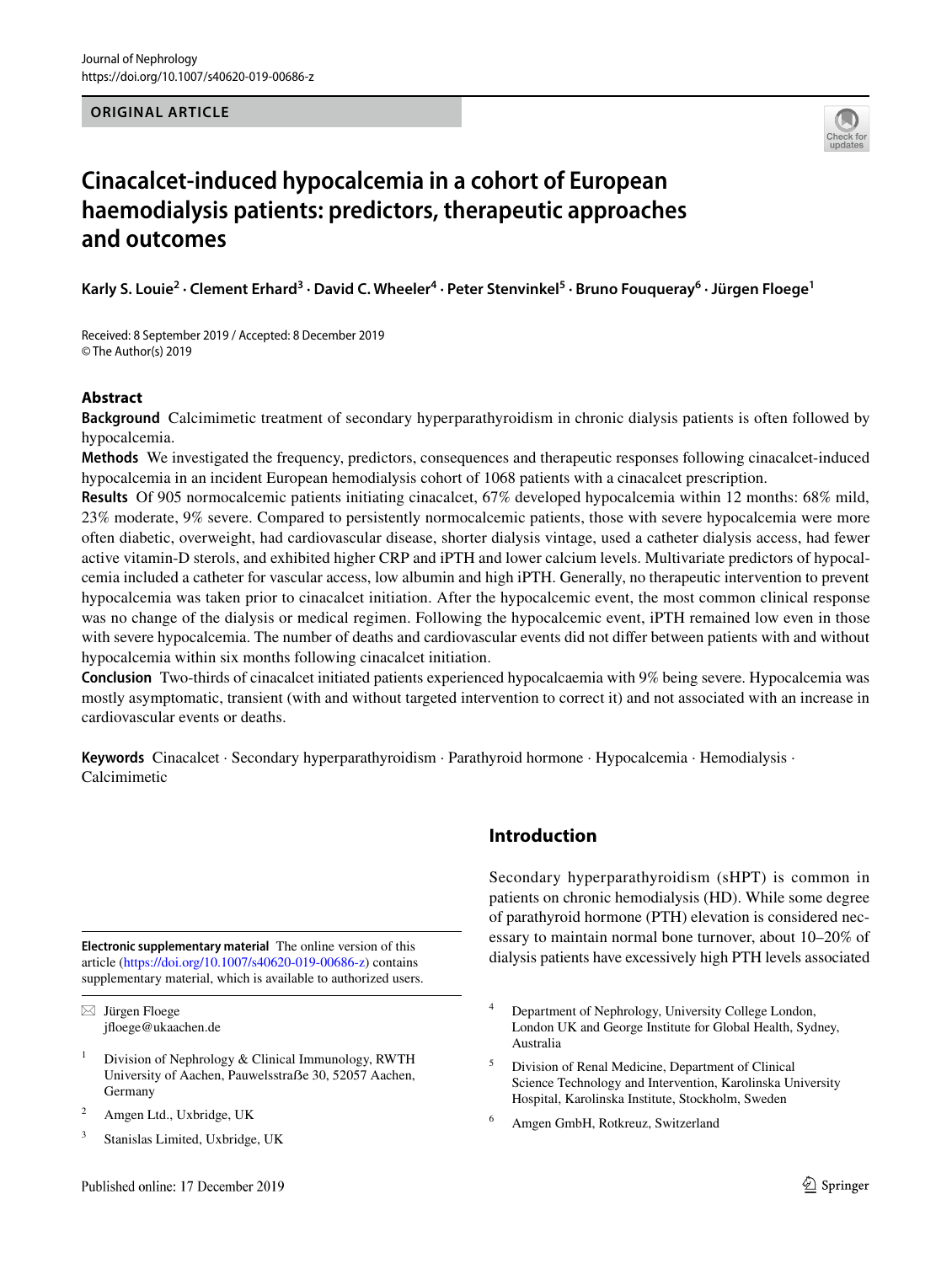with high turnover bone disease, fractures, hypercalcemia episodes and increased mortality [\[1](#page-12-0)]. As recommended by the Kidney Disease: Improving Global Outcomes (KDIGO) chronic kidney disease-mineral bone disorder (CKD-MBD) Guideline, therapeutic approaches for dialysis patients with sHPT who have PTH levels above the target range include calcimimetics, calcitriol and active vitamin D sterols, or, in advanced cases, parathyroidectomy [\[2](#page-12-1)]. Elevated serum phosphate levels are often difficult to normalize despite dietary advice, prescription of phosphate binders and adjustment of dialysis regimens. Use of active vitamin D sterols for patients with advanced sHPT can lead to hypercalcemia and/or exacerbation of hyperphosphatemia. Thus, calcimimetics, such as cinacalcet, may be the treatment of choice since they do not increase serum calcium or phosphate in contrast to active vitamin D sterols. Moreover, calcimimetics markedly reduce FGF23, a phosphaturic hormone associated with cardiovascular mortality in dialysis patients [[3](#page-12-2)].

In chronic HD patients with severe sHPT, the initiation of cinacalcet is frequently followed by reductions in serum calcium and phosphate that can last one year or longer [[4](#page-12-3)[–9](#page-13-0)]. This has been interpreted as a medically induced equivalent of the "hungry bone syndrome" [\[10\]](#page-13-1) that is observed after parathyroidectomy for those with advanced sHPT. It is due to rapid and often pronounced incorporation of calcium and phosphate into a previously demineralized bone. Compared to the "hungry bone syndrome", cinacalcet-induced hypocalcemia is usually milder, more prolonged and usually asymptomatic  $[4–8, 11]$  $[4–8, 11]$  $[4–8, 11]$  $[4–8, 11]$  $[4–8, 11]$  $[4–8, 11]$ . The asymptomatic nature of cinacalcet induced hypocalcemia was a central reason for the 2017 revision of the KDIGO CKD-MBD guideline that recommends avoidance of hypercalcemia, whereas mild hypocalcemia was considered acceptable, particularly if it is associated with calcimimetic use [\[2](#page-12-1)]. Presently it is uncertain whether calcimimetic induced hypocalcemia requires clinical interventions to increase calcium levels in chronic HD patients [\[12](#page-13-4)].

To complement fndings from the large randomized controlled Evaluation Of Cinacalcet Hydrochloride Therapy to Lower CardioVascular Events (EVOLVE) trial where the majority of patients with hypocalcemia resolved spontaneously within 14 days without any therapeutic intervention [\[11](#page-13-3)], we assessed cinacalcet-induced hypocalcemia in a large incident European HD cohort in a "real-world" setting. The study objectives were (a) to describe the incidence of hypocalcemia in the 12 months following cinacalcet initiation, (b) to describe discontinuation and re-initiation of cinacalcet following first hypocalcemia episode  $(Ca < 2.1 \text{ mmol/L})$ , (c) to describe factors associated with hypocalcemia, (d) to describe treatment patterns prior to cinacalcet initiation and after hypocalcemia episode; and (e) to describe the number of cardiovascular events and deaths among those who developed hypocalcemia and no hypocalcemia.

## **Methods**

## **Study design**

The Analysing Data, Recognising Excellence and Optimising Outcomes research initiative phase 2 (AROii) is a retrospective longitudinal cohort of incident HD patients (<6 months on dialysis), who have not undergone prior kidney transplantation, who attended one of > 300 Fresenius Medical Care (FMC) facilities in 14 European countries (Czech Republic, France, Hungary, Ireland, Italy, Poland, Portugal, Romania, Russia, Serbia, Slovak Republic, Slovenia, Spain, Turkey and the United Kingdom). Methods used in analysis of the AROii cohort have been described previously [[13](#page-13-5), [14](#page-13-6)]. Longitudinal anonymised individual-level data on medical history (hospitalisation, diabetes, cancer, cardiovascular disease and facture), laboratory (albumin, calcium, c-reactive protein (CRP), ferritin, hemoglobin, phosphate, and PTH), dialysis (frequency, duration per week, dialysis adequacy, dialysis vintage, dialysis calcium, catheter vascular access, and net ultrafltration), and medication data (calcitriol/alfacalcidol, paricalcitol, phosphate binders), plus ICD-10 coded hospitalisation and death data are available for patients who enrolled in AROii between 1 January 2007 and 31 December 2009 and were followed-up to end of 2014. Data were collected and processed in accordance with local ethical and regulatory requirements for each participating FMC facility. Written informed consent was obtained from all patients, where required.

## **Study population**

Chronic HD patients  $(>10$  contiguous dialysis sessions) aged≥18 who received a cinacalcet prescription after 1 January 2007, were enrolled in AROii for at least 90 days prior to cinacalcet initiation and had at least 90 days of followup after initiation were eligible for study inclusion. Patients who had undergone parathyroidectomy up to and including the frst 90 days of follow-up or who had no further cinacalcet prescriptions or who had further prescriptions of less than 15 days were excluded.

The index date was date of cinacalcet initiation. The baseline period was defned as the 90 days prior to cinacalcet initiation. Patients were followed up for 12 months following cinacalcet initiation to determine the incidence of hypocalcemia. Then patients with hypocalcemia were followed-up for an additional 4-months to describe cinacalcet continuation and to describe treatment and management of patients following the episode. Among those who discontinued cinacalcet within the 4-month period, the probability of reinitiation was described in the 12-months following discontinuation. Patients were censored if they died, underwent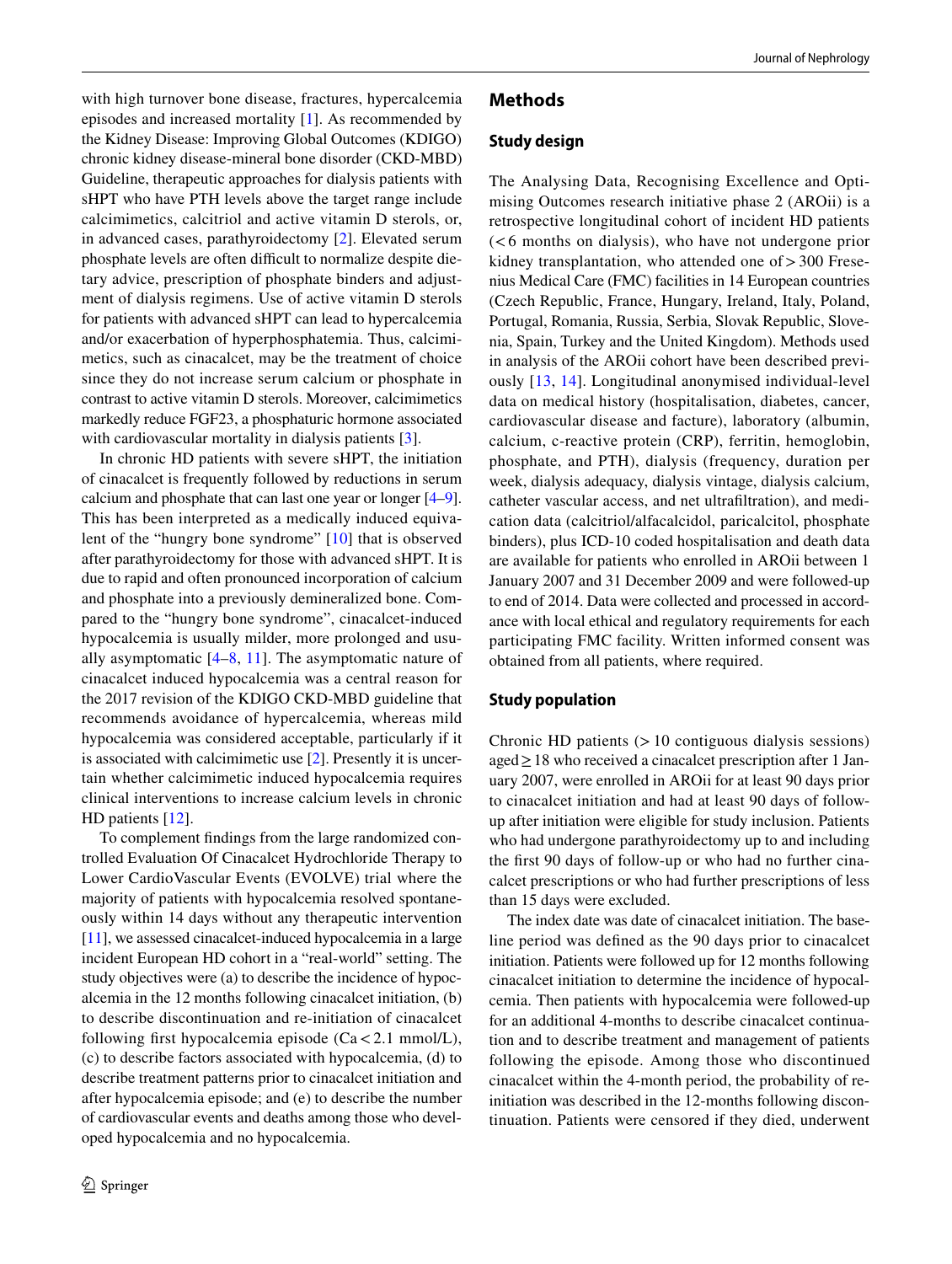parathyroidectomy, had a renal transplant, or were lost to follow-up. Patients were considered lost to follow-up if they left a dialysis facility for any reason and did not return to an FMC facility within 45 days.

The main cohort for analysis was restricted to patients with normal uncorrected total serum calcium levels≥2.1 mmol/L at time of cinacalcet initiation. In clinical practice, physicians use uncorrected or albumincorrected calcium to evaluate hypocalcemia although data suggest that uncorrected is not inferior to corrected calcium  $[15, 16]$  $[15, 16]$  $[15, 16]$  $[15, 16]$ ; therefore, sensitivity analyses were also carried out based with albumin-corrected calcium. Similar to previous studies, hypocalcemia was defned as mild (calcium 2.0− < 2.1 mmol/L), moderate (calcium 1.87−<2.0 mmol/L), and severe (calcium<1.87 mmol/L).

Treatment characteristics (cinacalcet dose, calcitriol/ alfacalcidol, paricalcitol, calcium-based phosphate binder, dialysate Ca) were summarized before cinacalcet initiation and after the hypocalcemia episode. Patients were classifed as new users or continuing users and their dose change (up-titration, down-titration). For the period before cinacalcet initiation, patients were classifed as continuing users if they had a continuous prescription  $-60$  days up to index date. Dose change was classifed as up-titrated if the average daily dose between −30 days and index date was greater than the average daily dose between  $-60$  and  $-31$  days before index date; and down-titrated if the average daily dose between −30 and index date was less than the average daily dose between  $-60$  and  $-31$  days before index date; and stable dose if the average daily dose between −30 days and index date equaled the average daily dose between −60 and −31 days before the index date. Patients were classifed as new users if they had a prescription between −30 days and the index date but there was no prescription between −60 and −31 days before index date. For the period after the hypocalcemia episode, treatment characteristics for the 30-days period after the hypocalcemia event (i.e., defned as the intervention period) was compared to the −30 days period before hypocalcemia. The proportion of patients who achieved normal Ca levels following this treatment intervention period was described at 30, 60 and 90 days afterwards. Sensitivity analyses were also carried out for a subset of subjects with albumin-corrected calcium.

#### **Statistical analysis**

Statistical analyses were conducted in SAS (version 9.4; SAS, Cary, NC, USA) and reproduced independently. Baseline characteristics of patients who developed hypocalcemia vs. no hypocalcemia were described using median and interquartile range for continuous variables and counts and proportions for categorical variable parameters. The most recent values available in the 90 days prior to the date of cinacalcet initiation (baseline period) for dialysis, laboratory and medication variables were summarised. To describe factors associated with frst hypocalcemia episode in the frst 12 months after cinacalcet initiation, Cox regression models were constructed. Variables significant at  $p < 0.25$ level in univariate analysis were entered into a multivariate model using stepwise regression (signifcance level of p<0.10 for inclusion/exclusion); and hazard ratios (HR) and 95% confdence intervals (CI) were calculated. To describe time-to-event (frst hypocalcemia episode, cinacalcet discontinuation, and cinacalcet re-initiation), Kaplan–Meier curves were plotted, and cumulative monthly probabilities were estimated.

## **Results**

#### **Occurrence of hypocalcemia**

Country-specific cinacalcet prescriptions varied widely ranging from 2% in Turkey and Romania to 35-39% of the HD patients in Spain and Ireland (Table [1\)](#page-2-0). In the AROii cohort we identifed 1068 HD patients with a cinacalcet prescription and 905 (84.7%) patients had normal  $(Ca > 2.1$  mmol/L) and 163 patients (15.3%) had hypocalcaemia  $(Ca < 2.1$  mmol/L) at time of first cinacalcet prescription (Fig. [1](#page-3-0)). Of these 905 patients who had a normal total serum calcium  $\geq$  2.1 mmol/L at time of cinacalcet initiation, 610 (67%) subsequently developed hypocalcemia (i.e. serum calcium<2.1 mmol/L) within 12 months of the initiation of the

<span id="page-2-0"></span>**Table 1** Number of subjects with cinacalcet prescriptions in the AROii cohort

| Country         | Total no. of subjects<br>in AROii cohort | Subjects with at least<br>one prescription, $n$ $(\%)$ |  |  |
|-----------------|------------------------------------------|--------------------------------------------------------|--|--|
| Czech Republic  | 688                                      | 66 (10)                                                |  |  |
| France          | 92                                       | 17(18)                                                 |  |  |
| Hungary         | 654                                      | 21(3)                                                  |  |  |
| Ireland         | 23                                       | 9 (39)                                                 |  |  |
| Italy           | 561                                      | 62(11)                                                 |  |  |
| Poland          | 97                                       | 7(7)                                                   |  |  |
| Portugal        | 2319                                     | 443 (19)                                               |  |  |
| Romania         | 514                                      | 10(2)                                                  |  |  |
| Russia          | 102                                      | 10(10)                                                 |  |  |
| Serbia          | 88                                       | 2(2)                                                   |  |  |
| Slovak Republic | 9                                        | 1(11)                                                  |  |  |
| Slovenia        | 86                                       | 10(12)                                                 |  |  |
| Spain           | 2429                                     | 852 (35)                                               |  |  |
| Turkey          | 1760                                     | 27(2)                                                  |  |  |
| United Kingdom  | 1215                                     | 76(6)                                                  |  |  |
| Total           | 10,637                                   | 1613 (15)                                              |  |  |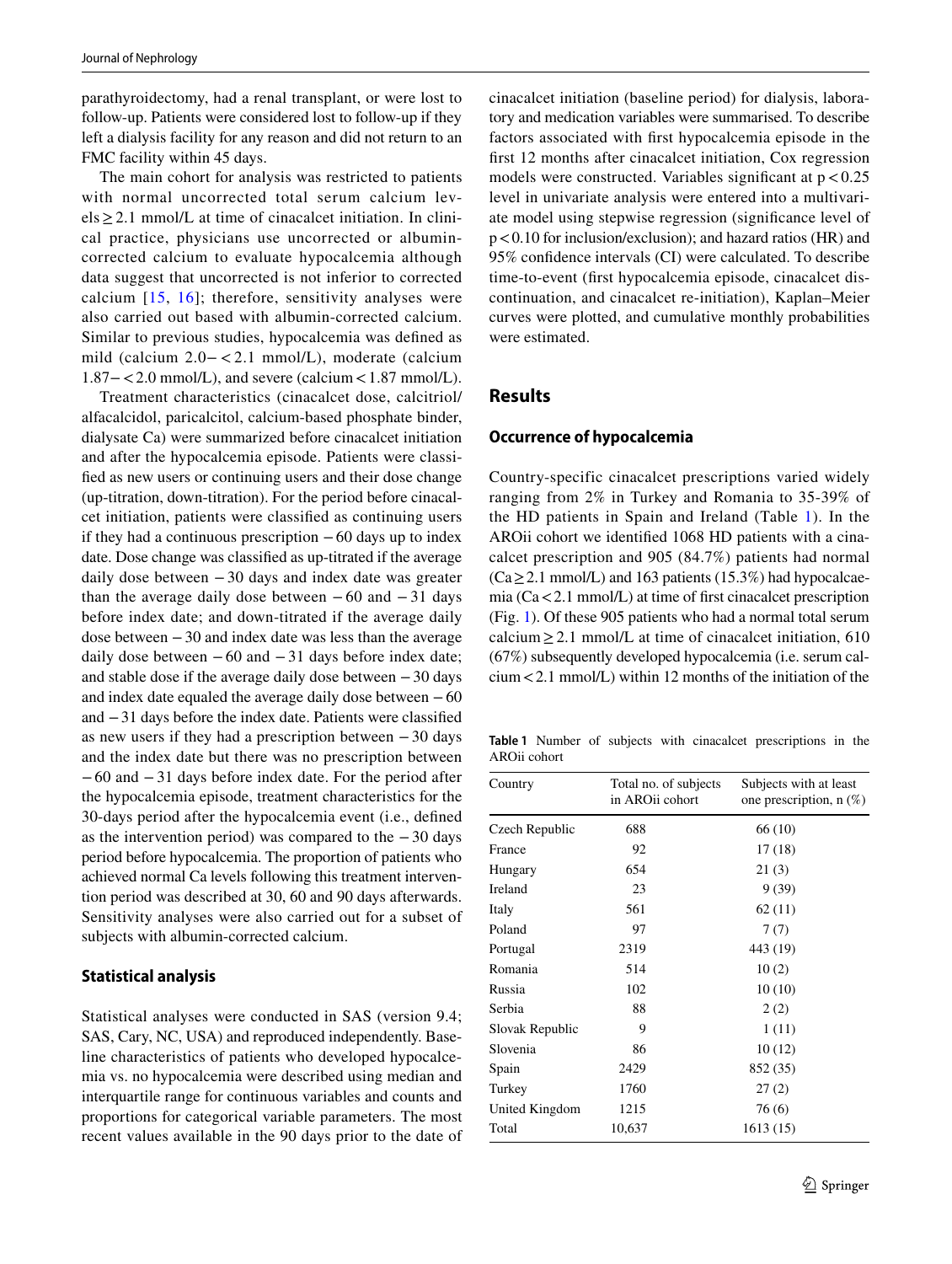

<span id="page-3-0"></span>Fig. 1 Study flow chart. <sup>a</sup>Chronic HD patients in ARO-2 cohort aged ≥18, flled a cinacalcet prescription after 1 January 2007, enrolled in the cohort for at least 90 days prior to cinacalcet initiation and have at least 90 days follow-up following cinacalcet initiation. Twenty six

cinacalcet prescription. For the sensitivity analysis, of 878 patients (97%) had an albumin-corrected Ca $\geq$ 2.1 mmol/L value available at cinacalcet initiation, 395 (45%) subsequently developed hypocalcemia (Online Resource 1).

Figure [2a](#page-4-0) shows the cumulative probability of experiencing a hypocalcemic event (based on uncorrected calcium) at 6 and 12 months as 58% and 72%, respectively, after cinacalcet initiation. Manifestation of hypocalcemia was a function of the baseline calcium and less likely in the few patients with overt hypercalcemia. The 12-month cumulative probability for those who had low-levels of normal calcium  $(2.1 - \leq 2.5 \text{ mmol/L})$  compared to those who had hypercalcemia (calcium  $\geq$  2.75 mmol/L) was 76% and 26%, respectively. The median time to the frst hypocalcemia episode was 4 months. However, according to corrected calcium, the cumulative probability of experiencing a hypocalcemia episode at 6 and 12 months was lower, 37% and 49%, respectively (Online Resource 2).

Of the 610 who developed hypocalcemia after cinacalcet initiation,  $68\%$  (n=415) had mild,  $23\%$  (n=141) had moderate, and  $9\%$  (n = 54) had severe hypocalcemia. Following the frst hypocalcemic event, 89% of the patients were persistent with their cinacalcet prescription at four months (Fig. [2](#page-4-0)b). Continuation was similar in those who had mild and severe hypocalcemia, 89% vs. 87%, respectively. Similar persistence was also observed for those in the sensitivity analysis

patients did not meet inclusion criteria (13 patients had a parathyroidectomy and 33 patients only one prescription or no further prescriptions or had further prescriptions of less than 15 days) and were excluded.

with hypocalcemia (corrected calcium) at four months: 88% overall, 89% for mild and 85% for severe hypocalcemia (Online Resource 3).

Among the 66 patients who discontinued cinacalcet within four months after the hypocalcemia episode, the cumulative probability of re-initiation at 12 months was 40% and 50% in the mild and moderate hypocalcemia groups, respectively (data not shown). This cumulative probability dropped to 20% in the seven patients with severe hypocalcemia. For the sensitivity analysis, the cumulative probability of re-initiation at 12 months was 38% and 56% for the mild and moderate groups and this decreased to 30% in the eight patients with severe hypocalcemia (data not shown).

## **Characteristics of patients with and without hypocalcemia**

Table [2](#page-5-0) describes the characteristics of patients who developed hypocalcemia or no hypocalcemia within 12 months of cinacalcet initiation. Generally, characteristics were similar among the two groups. However, in assessing baseline demographics, patients with severe hypocalcemia as compared to those with no hypocalcemia were more likely to be diabetic (37% vs. 30%), overweight (body mass index  $\geq$  25 kg/m<sup>2</sup>, 64% vs. 59%), have prior cardiovascular disease (52% vs. 44%), have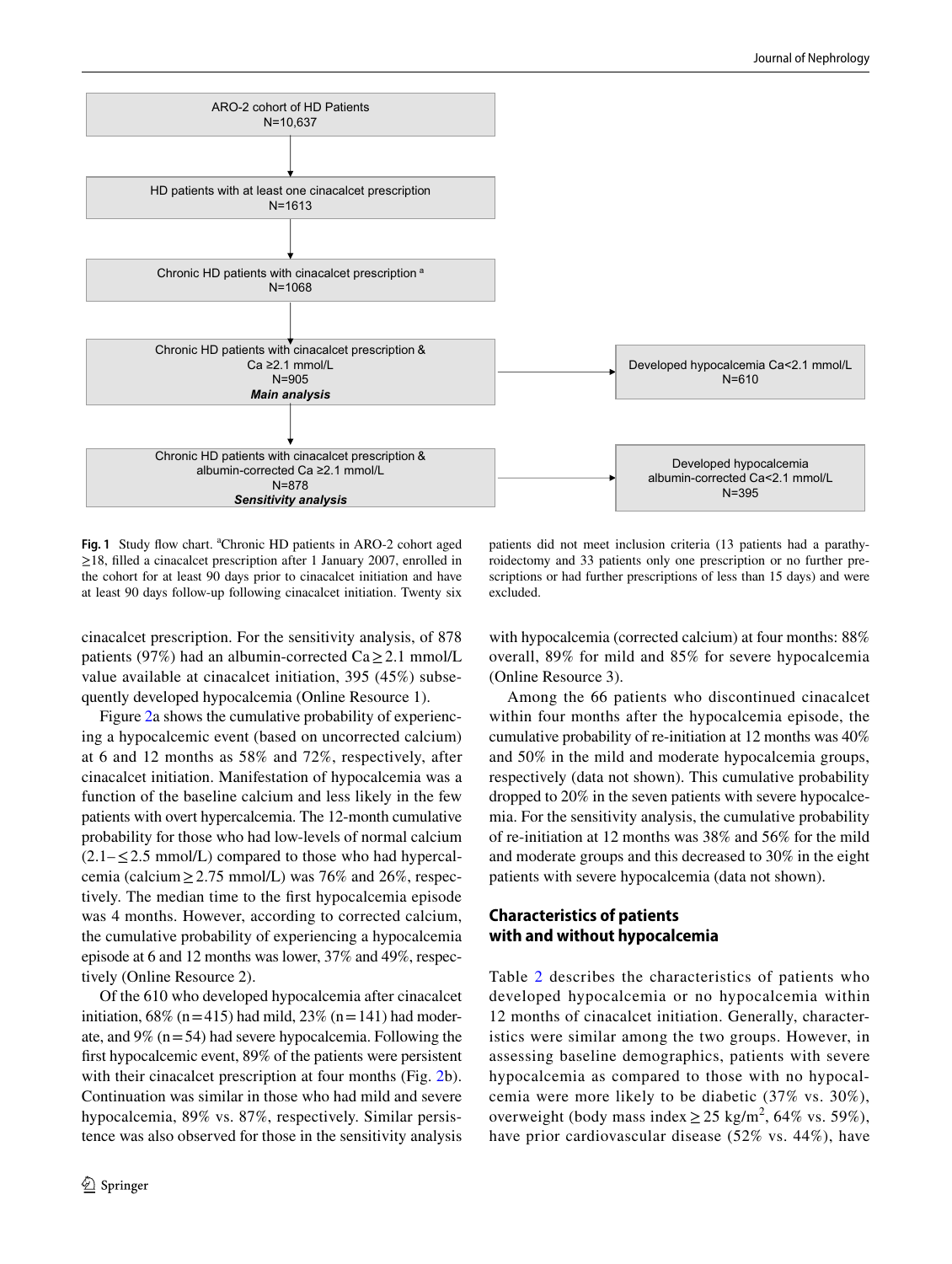

<span id="page-4-0"></span>**Fig. 2 a** Kaplan–Meier curve of time to hypocalcemia episode, overall and by total serum Ca at time of cinacalcet initiation. **b** Kaplan– Meier curve of time to cinacalcet discontinuation in the 4 months fol-

lowing hypocalcemia episode, overall and by total serum Ca at time of hypocalcemia episode

shorter dialysis vintage (1.7 vs. 2.0 years), more likely to use a dialysis catheter as access (46% vs. 13%), use fewer active vitamin-D sterols (54% vs. 68%), and exhibit higher median CRP (7.4 vs. 4.1 mg/L) and iPTH (677 vs. 545 ng/L) and lower median uncorrected calcium levels (2.3 vs. 2.4 mmol/L). In contrast, when compared to patients with no hypocalcemia according to corrected calcium, (Online Resource 1), severely hypocalcemic patients were younger, more likely to be diabetic, obese, have less cardiovascular disease, similar dialysis vintage, more likely to have a dialysis catheter access, had higher phosphate levels, were more likely to be using active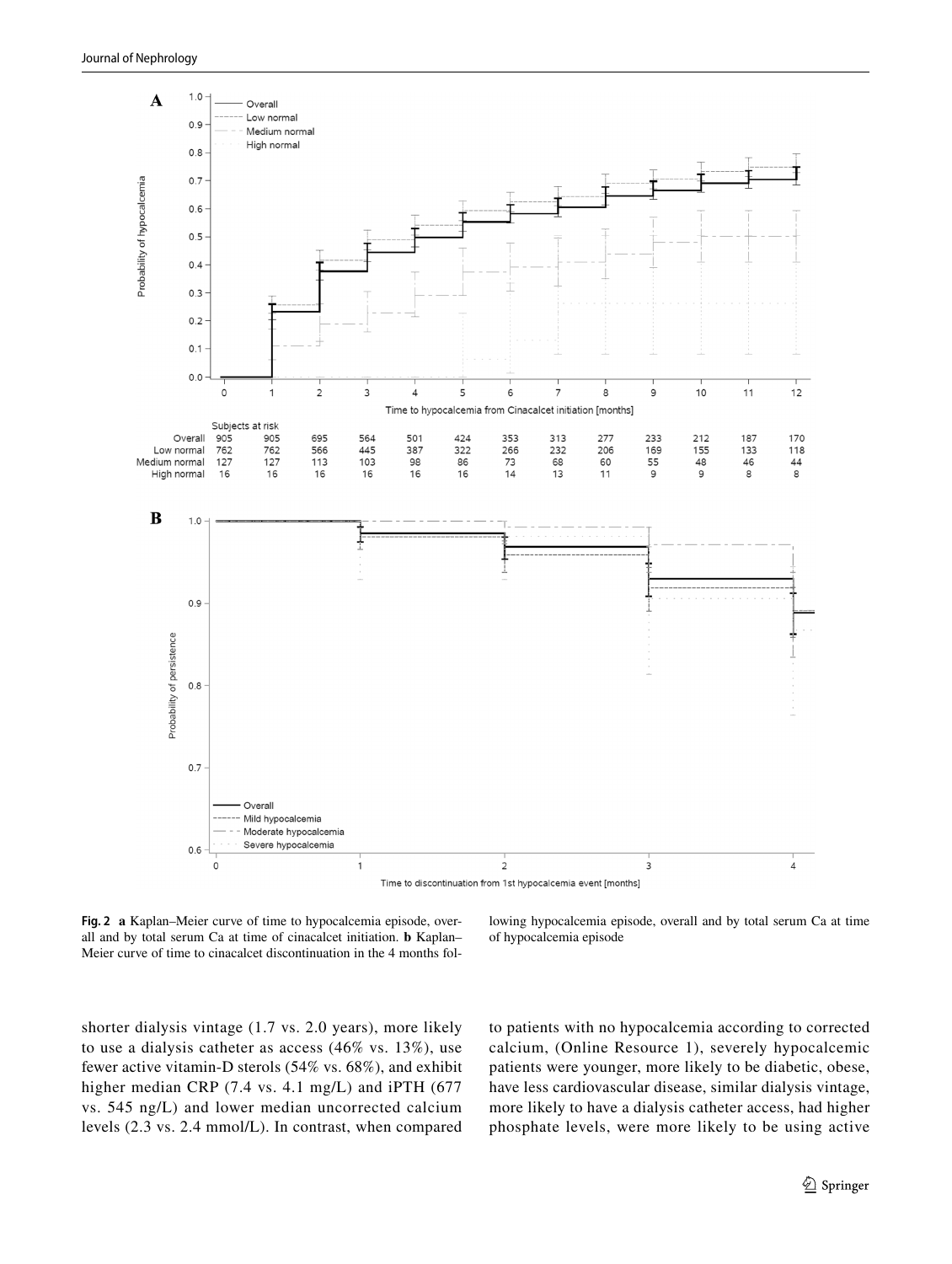<span id="page-5-0"></span>

| Table 2 Baseline characteristics of patients who developed and did no develop hypocalcemia within 12 months after cinacalcet initiation |  |
|-----------------------------------------------------------------------------------------------------------------------------------------|--|
|-----------------------------------------------------------------------------------------------------------------------------------------|--|

| Characteristic                                 |                   |                   | No hypocalcemia $N = 295$ Hypocalcemia $N = 610$ Patients who develop hypocalcemia within 12 months<br>$(N=610)$ |                                                                    |                                        |  |
|------------------------------------------------|-------------------|-------------------|------------------------------------------------------------------------------------------------------------------|--------------------------------------------------------------------|----------------------------------------|--|
|                                                |                   |                   | Mild Ca<br>$N = 415$                                                                                             | Moderate Ca<br>$2.0 - 2.1$ mmol/L $1.87 - 2.0$ mmol/L<br>$N = 141$ | Severe<br>$Ca<1.87$ mmol/L<br>$N = 54$ |  |
| Patient age at index date<br>$[years]^a$       | 66 (54, 75)       | 67 (54, 76)       | 67(54, 77)                                                                                                       | 66 (55, 75)                                                        | 69 (60, 77)                            |  |
| Male, no. $(\%)$                               | 173 (59)          | 352 (58)          | 240 (58)                                                                                                         | 82 (58)                                                            | 30(56)                                 |  |
| Geographical area, no. (%)                     |                   |                   |                                                                                                                  |                                                                    |                                        |  |
| Eastern Europe <sup>b</sup>                    | 25(9)             | 56(9)             | 38(9)                                                                                                            | 15(11)                                                             | 3(6)                                   |  |
| Western Europe <sup>c</sup>                    | 33(11)            | 41(7)             | 28(7)                                                                                                            | 8(6)                                                               | 5(9)                                   |  |
| Iberian Peninsula <sup>d</sup>                 | 237 (80)          | 513 (84)          | 349 (84)                                                                                                         | 118 (84)                                                           | 46(85)                                 |  |
| BMI [ $\text{kg/m}^2$ ] <sup>a</sup>           | 26.9 (24.0, 31.0) | 27.0 (24.3, 30.2) | 26.9 (24.2, 30.2)                                                                                                | 27.2 (24.3, 30.3)                                                  | 27.5 (25.5, 30.0)                      |  |
| BMI [kg/m <sup>2</sup> ]—category, No. $(\%)$  |                   |                   |                                                                                                                  |                                                                    |                                        |  |
| < 18.5                                         | 4(1)              | 7(1)              | 6(1)                                                                                                             | 1(1)                                                               | 0(0)                                   |  |
| $\geq$ 18.5-<25                                | 79 (27)           | 162(27)           | 115 (28)                                                                                                         | 37(26)                                                             | 10(19)                                 |  |
| $\geq$ 25- $<$ 30                              | 101(34)           | 232 (38)          | 154 (37)                                                                                                         | 54 (38)                                                            | 24 (44)                                |  |
| $\geq$ 30                                      | 75(25)            | 148 (24)          | 102(25)                                                                                                          | 35(25)                                                             | 11(20)                                 |  |
| Missing                                        | 36(12)            | 61(10)            | 38(9)                                                                                                            | 14(10)                                                             | 9(17)                                  |  |
| Clinical history, no. (%)                      |                   |                   |                                                                                                                  |                                                                    |                                        |  |
| Hospitalisation                                | 137(46)           | 310(51)           | 207(50)                                                                                                          | 71 (50)                                                            | 32(59)                                 |  |
| <b>Diabetes</b>                                | 89 (30)           | 194 (32)          | 128(31)                                                                                                          | 46(33)                                                             | 20(37)                                 |  |
| Cancer                                         | 26(9)             | 59(10)            | 42(10)                                                                                                           | 11(8)                                                              | 6(11)                                  |  |
| Cardiovascular disease                         | 131 (44)          | 304(50)           | 199 (48)                                                                                                         | 77(55)                                                             | 28 (52)                                |  |
| Fracture                                       | 14(5)             | 29(5)             | 21(5)                                                                                                            | 6(4)                                                               | 2(4)                                   |  |
| Dialysis duration per week<br>[hours] $a$      | 12.0(12.0, 12.4)  | 12.0(12.0, 12.3)  | 12.0(12.0, 12.3)                                                                                                 | 12.0(12.0, 12.4)                                                   | 12.0(12.0, 12.0)                       |  |
| Dialysis adequacy [Kt/V]-<br>category, no. (%) | 39(13)            | 88 (14)           | 53(13)                                                                                                           | 23(16)                                                             | 12(22)                                 |  |
| < 1.2                                          | 229 (78)          | 474 (78)          | 320 (77)                                                                                                         | 112 (79)                                                           | 42 (78)                                |  |
| $\geq 1.2$                                     | 27(9)             | 48(8)             | 42(10)                                                                                                           | 6(4)                                                               | 0(0)                                   |  |
| Dialysis vintage [years] <sup>a</sup>          | 2.0(1.0, 3.5)     | 1.8(1.0, 3.0)     | 1.8(1.0, 3.1)                                                                                                    | 1.8(0.9, 3.0)                                                      | 1.7(0.9, 2.3)                          |  |
| Dialysate calcium [mmol/L] <sup>a</sup>        | 1.3(1.3, 1.5)     | 1.3(1.3, 1.5)     | 1.3(1.3, 1.5)                                                                                                    | 1.3(1.3, 1.5)                                                      | 1.5(1.3, 1.5)                          |  |
| Catheter vascular access, no. (%)              |                   |                   |                                                                                                                  |                                                                    |                                        |  |
| Yes                                            | 37(13)            | 158 (26)          | 99 (24)                                                                                                          | 34(24)                                                             | 25(46)                                 |  |
| No                                             | 246 (83)          | 434 (71)          | 306(74)                                                                                                          | 101(72)                                                            | 27(50)                                 |  |
| Missing                                        | 12(4)             | 18(3)             | 10(2)                                                                                                            | 6(4)                                                               | 2(4)                                   |  |
| Net ultrafiltration $[L]$ <sup>a</sup>         | 2.0(1.4, 2.7)     | 2.1(1.4, 2.7)     | 2.0(1.4, 2.7)                                                                                                    | 2.1(1.5, 2.6)                                                      | 2.3(1.7, 3.0)                          |  |
| Blood haemoglobin $[g/L]^a$                    | 118 (110, 126)    | 120 (112, 127)    | 119 (111, 127)                                                                                                   | 121 (112, 127)                                                     | 119 (113, 127)                         |  |
| Serum albumin $[g/L]^a$                        | 41.0 (38.4, 43.0) | 40.0 (37.0, 42.2) | 40.0 (37.9, 42.1)                                                                                                | 39.2 (37.0, 43.0)                                                  | 38.4 (36.0, 42.0)                      |  |
| Serum ferritin $[\mu g/L]^a$                   | 430 (244, 639)    | 398 (260, 599)    | 410 (267, 620)                                                                                                   | 382 (242, 544)                                                     | 376 (236, 572)                         |  |
| Serum CRP [mg/L] <sup>a</sup>                  | 4.1(1.7, 9.2)     | 4.9(2.0, 11.0)    | 4.7(1.8, 10.0)                                                                                                   | 5.0(2.0, 12.3)                                                     | 7.4(2.8, 17.7)                         |  |
| Serum calcium [mmol/L] <sup>a</sup>            | 2.4(2.3, 2.5)     | 2.3(2.2, 2.4)     | 2.3(2.2, 2.4)                                                                                                    | 2.3(2.2, 2.4)                                                      | 2.3(2.2, 2.3)                          |  |
| Serum calcium [mmol/L]—category, no. (%)       |                   |                   |                                                                                                                  |                                                                    |                                        |  |
| $\geq$ 2.10–<2.50                              | 216 (73)          | 546 (90)          | 367 (88)                                                                                                         | 131 (93)                                                           | 48 (89)                                |  |
| $\geq$ 2.50-<2.75                              | 67(23)            | 60(10)            | 44(11)                                                                                                           | 10(7)                                                              | 6(11)                                  |  |
| $\geq$ 2.75                                    | 12(4)             | 4(1)              | 4(1)                                                                                                             | 0(0)                                                               | 0(0)                                   |  |
| Serum phosphate [mmol/L] <sup>a</sup>          | 1.7(1.4, 2.0)     | 1.7(1.4, 2.0)     | 1.7(1.4, 2.0)                                                                                                    | 1.7(1.5, 2.0)                                                      | 1.7(1.3, 1.9)                          |  |
| Serum PTH [ng/L] <sup>a</sup>                  | 545 (415, 761)    | 606 (442, 837)    | 580 (434, 833)                                                                                                   | 624 (446, 864)                                                     | 677 (463, 824)                         |  |
| Corrected Ca [mmol/L] <sup>a</sup>             | 2.4(2.3, 2.5)     | 2.3(2.2, 2.4)     | 2.3(2.3, 2.4)                                                                                                    | 2.3(2.2, 2.4)                                                      | 2.3(2.2, 2.4)                          |  |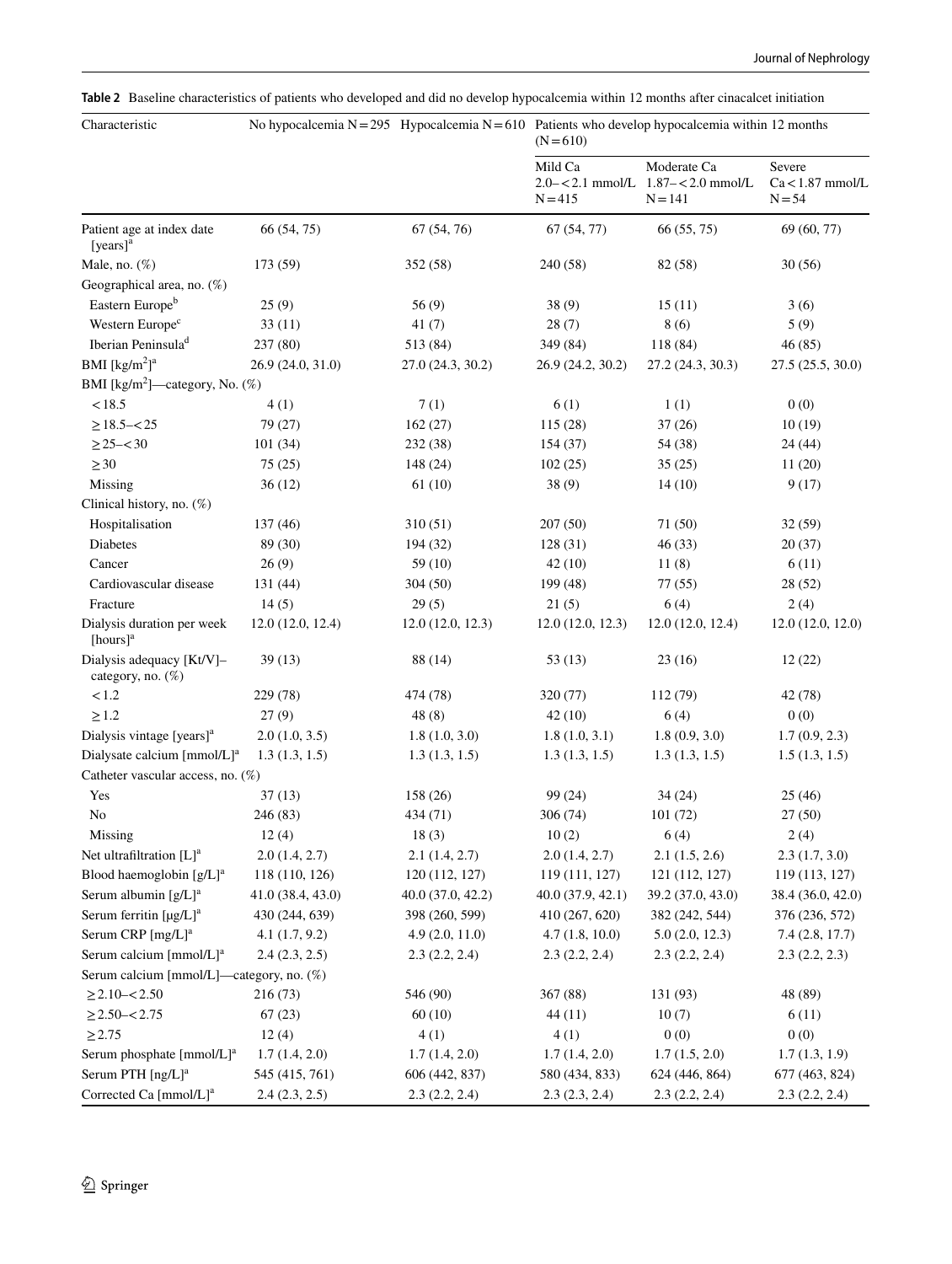#### **Table 2** (continued)

| Characteristic                              | No hypocalcemia $N = 295$ Hypocalcemia $N = 610$ |          | Patients who develop hypocalcemia within 12 months<br>$(N=610)$ |                                                 |                                        |  |
|---------------------------------------------|--------------------------------------------------|----------|-----------------------------------------------------------------|-------------------------------------------------|----------------------------------------|--|
|                                             |                                                  |          | Mild Ca<br>$2.0 - 2.1$ mmol/L<br>$N = 415$                      | Moderate Ca<br>$1.87 - 2.0$ mmol/L<br>$N = 141$ | Severe<br>$Ca<1.87$ mmol/L<br>$N = 54$ |  |
| Corrected Ca [mmol/L], no. $(\%)$           |                                                  |          |                                                                 |                                                 |                                        |  |
| $\geq$ 2.10– $<$ 2.50                       | 190 (64)                                         | 504 (83) | 342 (82)                                                        | 119 (84)                                        | 43 (80)                                |  |
| $\geq$ 2.50- $\lt$ 2.75                     | 73(25)                                           | 68 (11)  | 47(11)                                                          | 14(10)                                          | 7(13)                                  |  |
| $\geq$ 2.75                                 | 14(5)                                            | 4(1)     | 4(1)                                                            | 0(0)                                            | 0(0)                                   |  |
| Missing                                     | 18(6)                                            | 34(6)    | 22(5)                                                           | 8 (6)                                           | 4(7)                                   |  |
| Drug use, no. $(\%)$                        |                                                  |          |                                                                 |                                                 |                                        |  |
| Calcitriol/alfacalcidol                     | 75(25)                                           | 149 (24) | 98 (24)                                                         | 41 (29)                                         | 10(19)                                 |  |
| Paricalcitol                                | 127(43)                                          | 265(43)  | 186 (45)                                                        | 60(43)                                          | 19(35)                                 |  |
| Phosphate binder use, no. $(\%)$            |                                                  |          |                                                                 |                                                 |                                        |  |
| Non-calcium based only                      | 136 (46)                                         | 257(42)  | 187 (45)                                                        | 50 (36)                                         | 20 (37)                                |  |
| Calcium based only                          | 26(9)                                            | 66 (11)  | 41(10)                                                          | 19(14)                                          | 6(11)                                  |  |
| Both calcium based and<br>non-calcium based | 71 (24)                                          | 137 (23) | 96(23)                                                          | 31(22)                                          | 10(19)                                 |  |
| None                                        | 62(21)                                           | 150(25)  | 91 (22)                                                         | 41 (29)                                         | 18(33)                                 |  |

 ${}^{\text{a}}$ Median (Q1, Q3)

b Eastern Europe: Czech Republic, Hungary, Poland, Romania, Russia, Serbia, Slovak Republic, Slovenia and Turkey

c Western Europe: France, Ireland, Italy, and the United Kingdom

d Iberian Peninsula: Portugal and Spain

vitamin-D sterols and less likely to be using calciumbased phosphate binders.

## **Baseline correlates of hypocalcemia**

Table [3](#page-7-0) shows that in multivariate analysis, baseline predictors for frst hypocalcemia episode within 12 months after starting cinacalcet were signifcant for geographical origin of the patients, having a catheter vascular access, low albumin and high iPTH. Low haemoglobin was associated with a lower risk of hypocalcemia. Table [4](#page-8-0) shows signifcant predictors of severe hypocalcemia which were having a catheter access, high net ultrafltration, high CRP, and no paricalcitol use. Online Resource 4 and Online Resource 5 describe predictors according to hypocalcemia as defned by corrected calcium. Predictors were generally similar for hypocalcemia vs. no hypocalcemia; whereas having a catheter access was a strong predictor for severe hypocalcemia.

## **Medical therapy immediately prior to the frst hypocalcemia episode**

To evaluate whether there was any prior intervention to prevent hypocalcemia before initiating cinacalcet, we compared the medical regimen at the time of frst hypocalcemia. Generally, no intervention was taken prior to start of cinacalcet prescription. As shown in Table [5,](#page-9-0) patients developing hypocalcemia vs. no hypocalcemia received a similar dosage of cinacalcet at initiation (median average daily dose 30 mg), similar and stable usage of active vitamin D sterols, and had a similar and stable dialysate calcium concentration. Calcium-containing phosphate binders were used less frequently in patients with high baseline serum calcium, who subsequently developed hypocalcemia. Findings were relatively similar in the sensitivity analysis (Online Resource 6).

## **Medical therapy, PTH and cardiovascular episodes after the frst hypocalcemia episode**

Table [6](#page-10-0) shows that the most common response to first hypocalcemia within 90 days following detection was no change to the therapeutic regimen with respect to dialysate calcium concentration, or dose of cinacalcet, active vitamin D and calcium containing phosphate binder. Similar observations were made when we assessed responses at 30 and 60 days (data not shown). Findings were similar in the sensitivity analysis (Online Resource 7).

About one-third (38%) of patients with a hypocalcemia episode had a therapeutic intervention (i.e. discontinued or reduced cinacalcet, increased dialysate calcium or increased vitamin D or calcium-based phosphate binders) within the frst 30 days after the hypocalcemia event. This increased to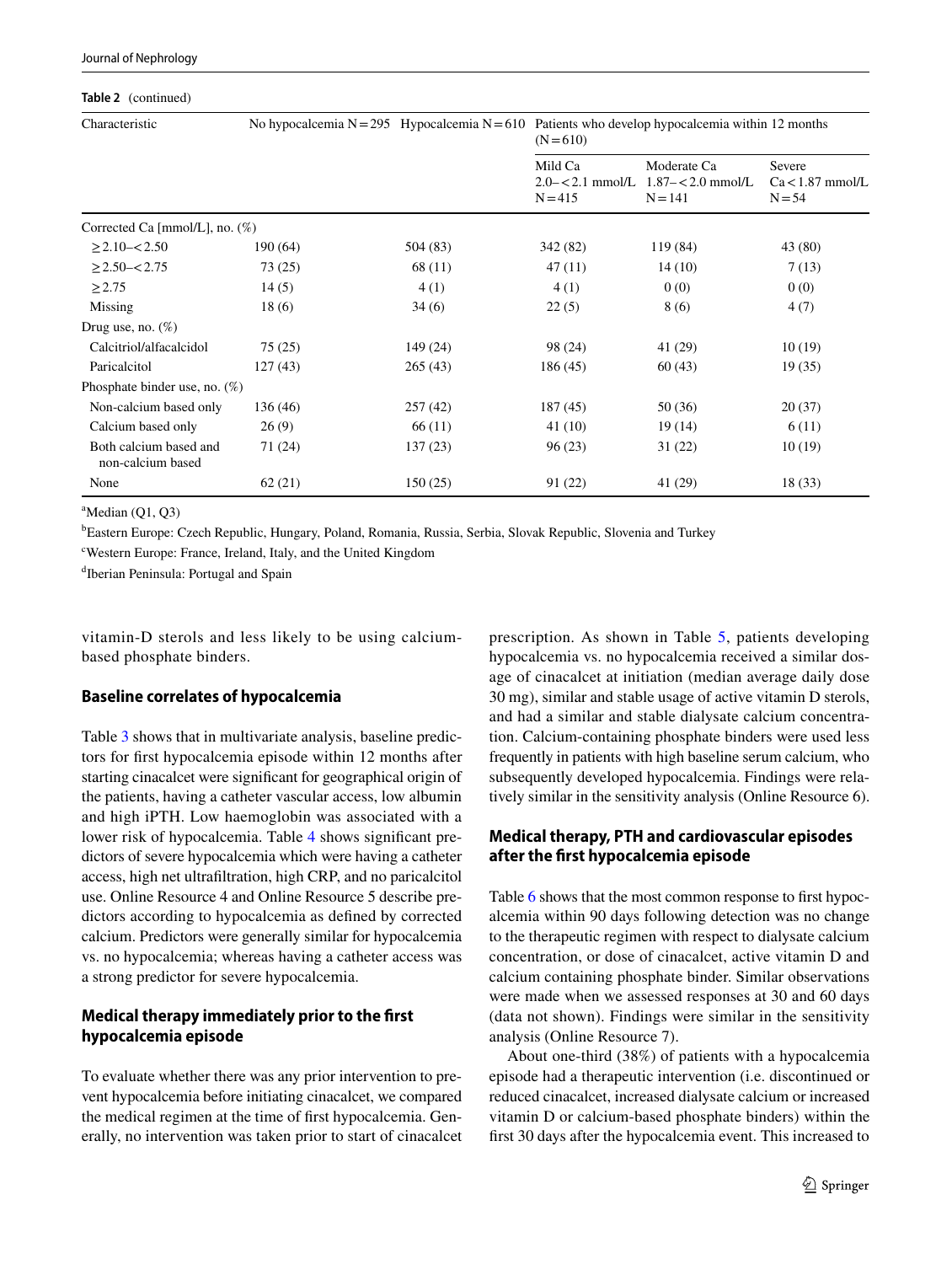<span id="page-7-0"></span>**Table 3** Baseline predictors of time to frst hypocalcemia episode in the frst 12 months after cinacalcet initiation

| Characteristics                | Any hypocalcemia vs no hypocalcemia                                              |                  |         |  |  |  |  |  |
|--------------------------------|----------------------------------------------------------------------------------|------------------|---------|--|--|--|--|--|
|                                | No. of hypocalcemia events/total Hazard ratio (95% CI)<br>no. of subjects $(\%)$ |                  | p value |  |  |  |  |  |
| Geographical area              |                                                                                  |                  | 0.01    |  |  |  |  |  |
| Iberian Peninsula <sup>a</sup> | 513/750 (68.4)                                                                   | References       |         |  |  |  |  |  |
| Eastern Europe <sup>b</sup>    | 56/81 (69.1)                                                                     | 1.22(0.87, 1.70) |         |  |  |  |  |  |
| Western Europe <sup>c</sup>    | 41/74 (55.4)                                                                     | 0.65(0.46, 0.90) |         |  |  |  |  |  |
| Catheter vascular access       |                                                                                  |                  | < 0.001 |  |  |  |  |  |
| N <sub>0</sub>                 | 434/680 (63.8)                                                                   | References       |         |  |  |  |  |  |
| Yes                            | 158/195 (81.0)                                                                   | 1.59(1.32, 1.92) |         |  |  |  |  |  |
| Missing information            | 18/30(60.0)                                                                      | 0.91(0.52, 1.57) |         |  |  |  |  |  |
| Haemoglobin [g/dL]             |                                                                                  |                  | 0.03    |  |  |  |  |  |
| $\geq$ 12                      | 306/436 (70.2)                                                                   | References       |         |  |  |  |  |  |
| $10 - 12$                      | 276/423 (65.2)                                                                   | 0.87(0.74, 1.03) |         |  |  |  |  |  |
| < 10                           | 28/46 (60.9)                                                                     | 0.61(0.41, 0.91) |         |  |  |  |  |  |
| Serum albumin [g/L]            |                                                                                  |                  | 0.003   |  |  |  |  |  |
| Q4                             | 98/160 (61.3)                                                                    | References       |         |  |  |  |  |  |
| Q <sub>3</sub>                 | 155/258 (60.1)                                                                   | 1.07(0.83, 1.37) |         |  |  |  |  |  |
| Q2                             | 167/222 (75.2)                                                                   | 1.46(1.13, 1.87) |         |  |  |  |  |  |
| Q1                             | 156/213 (73.2)                                                                   | 1.47(1.14, 1.91) |         |  |  |  |  |  |
| Missing data                   | 34/52 (65.4)                                                                     | 1.25(0.84, 1.85) |         |  |  |  |  |  |
| $PTH$ [pg/mL]                  |                                                                                  |                  | 0.005   |  |  |  |  |  |
| <600                           | 303/476 (63.7)                                                                   | References       |         |  |  |  |  |  |
| $600 - 1000$                   | 206/283 (72.8)                                                                   | 1.32(1.11, 1.58) |         |  |  |  |  |  |
| $\geq 1000$                    | 101/146 (69.2)                                                                   | 1.26(0.99, 1.60) |         |  |  |  |  |  |
|                                |                                                                                  |                  |         |  |  |  |  |  |

*Q* quartile

a Eastern Europe: Czech Republic, Hungary, Poland, Romania, Russia, Serbia, Slovak Republic, Slovenia and Turkey

b Western Europe: France, Ireland, Italy, and the United Kingdom

c Iberian Peninsula: Portugal and Spain

44% for those who had an episode of severe hypocalcemia (data not shown). Both groups of patients who had a treatment intervention or no intervention were able to achieve a normal calcium at days 30 (after intervention: 43% vs. none: 38%), 60 (64% vs. 60%) and 90 (73% vs. 75%) after the therapeutic intervention period. Findings were similar in the sensitivity analysis (data not shown). When examining the baseline characteristics of hypocalcemia patients who discontinued and did not discontinue within four months following hypocalcemia events, characteristics were relatively similar except baseline PTH at time of cinacalcet initiation was lower among those who discontinued. This suggests that discontinuation was largely dependent on PTH rather than hypocalcemia (Online Resource 8).

Figure [3](#page-11-0) shows closest available iPTH values before, at and after a hypocalcemia episode. No notable changes were observed. iPTH values at time of a hypocalcemia episode were lower than values prior to the episode. Following the hypocalcemia episode, iPTH stayed low even in those in the severe hypocalcemia group. Table [7](#page-11-1) shows that the number of deaths and cardiovascular events did not difer in patients who did and did not develop hypocalcemia within 12 months following cinacalcet initiation.

## **Discussion**

In this "real-world" analysis of a large European cohort of chronic HD patients we found that 67% of those initiating cinacalcet subsequently developed hypocalcemia. This frequency is similar to our recent post hoc analysis of the EVOLVE randomized controlled trial, in which cinacalcetinduced hypocalcemia was detected in 58% of patients within a median of 56 days after cinacalcet initiation [\[11](#page-13-3)]. This study found that 9% of the hypocalcemia episodes were severe  $(Ca < 1.87$  mmol/L), which is lower than that found in EVOLVE (18%) but comparable to other randomized trials  $($  < 11%) [\[4,](#page-12-3) [9,](#page-13-0) [17\]](#page-13-9). The high rate of hypocalcemia in EVOLVE may be explained by the systematic assessment of laboratory values in a randomized clinical trial setting,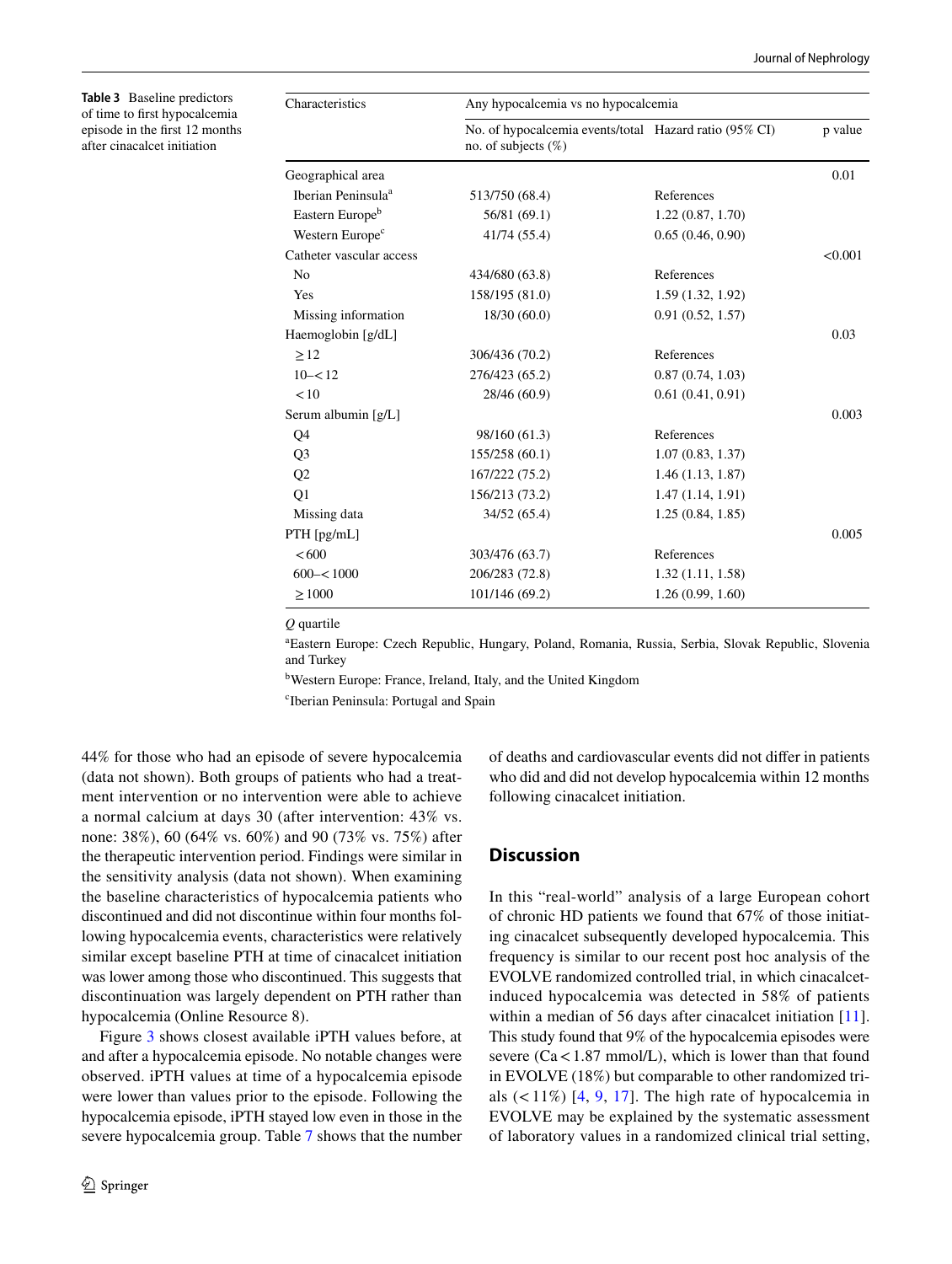<span id="page-8-0"></span>**Table 4** Baseline predictors of time to frst severe hypocalcemia episode  $(Ca < 1.87$  mmol/L)

|                          | Severe hypocalcemia vs. No hypocalcemia                                                   |                    |         |
|--------------------------|-------------------------------------------------------------------------------------------|--------------------|---------|
|                          | No. of patients with severe hypocal- Hazard ratio (95% CI)<br>cemia/Total no. of subjects |                    | p-value |
| Catheter vascular access |                                                                                           |                    | < 0.001 |
| No                       | 27/273 (9.9)                                                                              | References         |         |
| Yes                      | 25/62 (40.3)                                                                              | 5.72 (3.23, 10.13) |         |
| Missing                  | 2/14(14.3)                                                                                | 1.07(0.24, 4.79)   |         |
| Net Ultrafiltration [L]  |                                                                                           |                    | 0.004   |
| Q1                       | 7/89(7.9)                                                                                 | References         |         |
| Q <sub>2</sub>           | 17/85(20.0)                                                                               | 4.73 (1.88, 11.93) |         |
| Q <sub>3</sub>           | 12/87 (13.8)                                                                              | 2.29(0.88, 5.93)   |         |
| Q <sub>4</sub>           | 18/88 (20.5)                                                                              | 4.16(1.68, 10.28)  |         |
| CRP [mg/L]               |                                                                                           |                    | 0.04    |
| Q1                       | 3/60(5.0)                                                                                 | References         |         |
| Q <sub>2</sub>           | 12/76(15.8)                                                                               | 5.18 (1.42, 18.82) |         |
| Q <sub>3</sub>           | 7/63(11.1)                                                                                | 2.87(0.73, 11.31)  |         |
| Q4                       | 17/63 (27.0)                                                                              | 5.76 (1.68, 19.75) |         |
| Missing                  | 15/87 (17.2)                                                                              | 3.32 (0.93, 11.84) |         |
| Paricalcitol use         |                                                                                           |                    | 0.04    |
| Yes                      | 19/146 (13.0)                                                                             | References         |         |
| N <sub>0</sub>           | 35/203 (17.2)                                                                             | 1.81 (1.02, 3.24)  |         |

*CRP* creatinine reactive protein, *Q* quartile

which is more frequent than the recommended interval in routine clinical practice (i.e., 1–3 month interval). Also, the average baseline PTH level was>700 pg/mL in EVOLVE vs. 600 pg/mL in this study.

Our fndings difer from a North-American "real-world" analysis, where cinacalcet led to hypocalcemia in only 47% of patients and only 3% had severe hypocalcemia [\[18\]](#page-13-10). In comparing our largely Caucasian European cohort with the North American cohort of Brunelli et al. [[18](#page-13-10)], PTH was similar (mean PTH of 650 pg/mL) but  $>$  50% were African-American, and they had twice as many diabetic patients and the average age was about 10 years younger. All these factors may have substantially infuenced treatment and management with cinacalcet. For example, it is thought that Afro-american dialysis patients exhibit less severe highturnover bone disease at similar PTH levels as compared to Caucasians [\[19](#page-13-11)]. Thus, an average PTH level similar to that observed in our study would imply that there was less severe bone disease and a less pronounced "hungry-bone" like scenarios in the North American study. In addition, only 64% of the AROii cohort were prescribed concomitant vitamin D compared to 90% in the North American Cohort.

Prior observational and clinical studies reported that cinacalcet-induced hypocalcemia was transient, usually asymptomatic and self-limited [[4,](#page-12-3) [9](#page-13-0), [17](#page-13-9), [18,](#page-13-10) [20,](#page-13-12) [21](#page-13-13)]. Indeed, hypocalcemia-induced serious adverse episodes were rare [\[4,](#page-12-3) [21\]](#page-13-13) or absent [[9,](#page-13-0) [17\]](#page-13-9) in randomized clinical trials and there are few case reports describing symptomatic patients

[[22–](#page-13-14)[24](#page-13-15)]. Our retrospective analysis is limited as hypocalcemia-related events were potentially not systematically captured. However, it is notable that we found no evidence for an increased number of cardiovascular, in particular arrhythmogenic events in the six months immediately following cinacalcet initiation, i.e. the period, when hypocalcemia event was likely to occur (median time to hypocalcemia event was 4 months).

Despite the transient and mostly asymptomatic nature of cinacalcet-induced hypocalcemia, it may still be important to prospectively identify those at risk. In this respect, our present analysis supports prior conclusions that patients with severe sHPT have higher baseline iPTH levels (a consistent predictor of hypocalcemia) and low baseline calcium [[14,](#page-13-6) [18](#page-13-10)]. It is conceivable that low albumin also predicted hypocalcemia since total calcium rather than ionized calcium was analysed. However, in our sensitivity analyses, there were no diferences in our fndings when using corrected as opposed to uncorrected calcium. Cumulatively, these observations mirror studies on "hungry bone syndrome" after parathyroidectomy, where the severity of preoperative sHPT was also predictive of occurrence of hypocalcemia [[10,](#page-13-1) [25](#page-13-16)]. In this study, we had two observations that were difficult to explain, namely having a catheter vascular access was associated with hypocalcemia and having low haemoglobin was associated with a lower risk of hypocalcemia. Although these may represent chance fndings further studies need to take them into consideration when protocols are designed.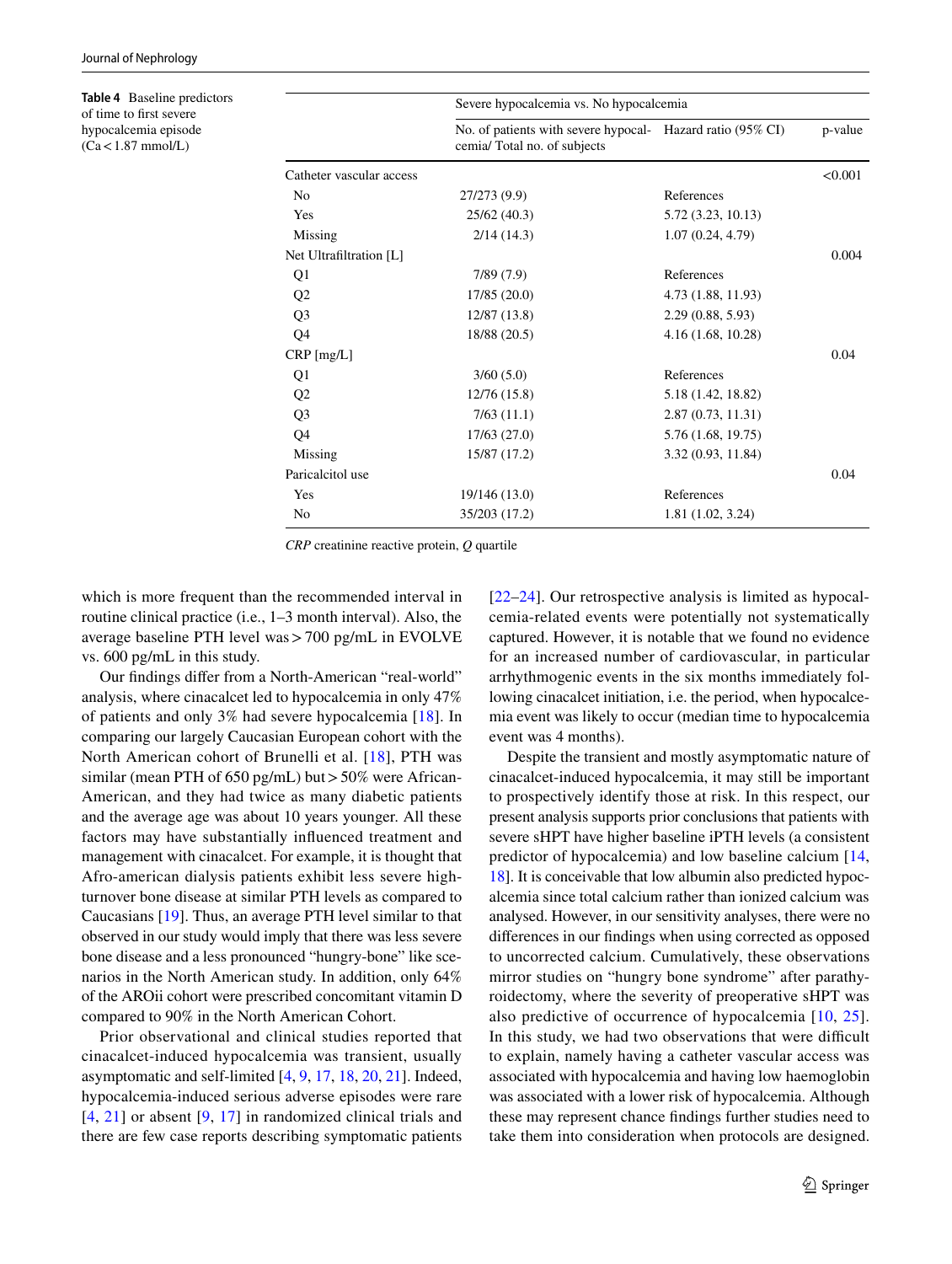<span id="page-9-0"></span>**Table 5** Treatment characteristics of chronic haemodialysis patients at time of cinacalcet initiation

|                                                 | No hypocalcemia within                               |                                              | Hypocalcemia within 12 months after cinacalcet initiation |                                                          |  |  |  |
|-------------------------------------------------|------------------------------------------------------|----------------------------------------------|-----------------------------------------------------------|----------------------------------------------------------|--|--|--|
|                                                 | 12 months after cinacalcet initia-<br>tion $N = 295$ | Ca at time of cinacalcet initiation          |                                                           |                                                          |  |  |  |
|                                                 |                                                      | Overall<br>$Ca \geq 2.1$ mmol/L<br>$N = 610$ | Low normal Ca<br>$2.10 - 2.50$ mmol/L<br>$N = 546$        | Moderate to high normal<br>$Ca \geq 2.5$ mmol/L $N = 64$ |  |  |  |
| Cinacalcet                                      |                                                      |                                              |                                                           |                                                          |  |  |  |
| Average daily dose [mg/day],<br>median (Q1, Q3) | 30.0 (12.9, 30.0)                                    | 30.0 (17.1, 30.0)                            | 30.0(17.1, 30.0)                                          | 30.0(30.0, 30.0)                                         |  |  |  |
| Calcitriol/alfacalcidol                         |                                                      |                                              |                                                           |                                                          |  |  |  |
| Use, $n$ $(\%)$                                 | 60(20)                                               | 130(21)                                      | 116(21)                                                   | 14(22)                                                   |  |  |  |
| Daily dose [µg/day], median (Q1,<br>Q3)         | 0.4(0.2, 0.5)                                        | 0.3(0.2, 0.4)                                | 0.3(0.2, 0.4)                                             | 0.3(0.2, 0.6)                                            |  |  |  |
| New users, $n$ $(\%)$                           | 2(3)                                                 | 4(3)                                         | 4(3)                                                      | 0(0)                                                     |  |  |  |
| Continuing users, $n$ (%)                       | 58 (97)                                              | 126 (97)                                     | 112 (97)                                                  | 14 (100)                                                 |  |  |  |
| Stable dose, n (%)                              | 47(81)                                               | 106(84)                                      | 95 (85)                                                   | 11 (79)                                                  |  |  |  |
| Up-titration, $n$ $(\%)$                        | 7(12)                                                | 9(7)                                         | 9(8)                                                      | 0(0)                                                     |  |  |  |
| Down-titration, n (%)                           | 4(7)                                                 | 11(9)                                        | 8(7)                                                      | 3(21)                                                    |  |  |  |
| Paricalcitol                                    |                                                      |                                              |                                                           |                                                          |  |  |  |
| Use, $n$ $(\%)$                                 | 113 (38)                                             | 234 (38)                                     | 207 (38)                                                  | 27(42)                                                   |  |  |  |
| Daily dose [µg/day], median (Q1,<br>Q3)         | 0.9(0.6, 1.4)                                        | 0.9(0.6, 1.2)                                | 0.9(0.6, 1.1)                                             | 0.9(0.7, 1.9)                                            |  |  |  |
| New users, $n(\%)$                              | 2(2)                                                 | 17(7)                                        | 17(8)                                                     | 0(0)                                                     |  |  |  |
| Continuing users, $n$ (%)                       | 111 (98)                                             | 217 (93)                                     | 190 (92)                                                  | 27 (100)                                                 |  |  |  |
| Stable dose, n (%)                              | 78 (70)                                              | 164(76)                                      | 146 (77)                                                  | 18 (67)                                                  |  |  |  |
| Up-titration, $n$ $(\%)$                        | 23(21)                                               | 26(12)                                       | 21(11)                                                    | 5(19)                                                    |  |  |  |
| Down-titration, $n$ (%)                         | 10(9)                                                | 27(12)                                       | 23(12)                                                    | 4(15)                                                    |  |  |  |
| Calcium-based phosphate binder                  |                                                      |                                              |                                                           |                                                          |  |  |  |
| Use, $n$ $(\%)$                                 | 64(22)                                               | 140(23)                                      | 132(24)                                                   | 8(13)                                                    |  |  |  |
| Daily dose [mg/day], median<br>(Q1, Q3)         | 1943 (715, 2820)                                     |                                              | 1980 (1143, 3150) 1980 (1143, 3000)                       | 2133 (1240, 4600)                                        |  |  |  |
| New users, $n$ $(\%)$                           | 1(2)                                                 | 6(4)                                         | 6(5)                                                      | 0(0)                                                     |  |  |  |
| Continuing users, $n$ $(\%)$                    | 63 (98)                                              | 134 (96)                                     | 126(95)                                                   | 8 (100)                                                  |  |  |  |
| Stable dose, n (%)                              | 56 (89)                                              | 120 (90)                                     | 113 (90)                                                  | 7(88)                                                    |  |  |  |
| Up-titration, $n$ (%)                           | 4(6)                                                 | 8(6)                                         | 8(6)                                                      | 0(0)                                                     |  |  |  |
| Down-titration, n (%)                           | 3(5)                                                 | 6(4)                                         | 5(4)                                                      | 1(13)                                                    |  |  |  |
| Dialysate calcium [mmol/L]                      |                                                      |                                              |                                                           |                                                          |  |  |  |
| Missing                                         | 11(4)                                                | 18(3)                                        | 14(3)                                                     | 4(6)                                                     |  |  |  |
| $\leq 1.00$                                     | 1(0)                                                 | 2(0)                                         | 2(0)                                                      | 0(0)                                                     |  |  |  |
| $>1.00 - 1.25$                                  | 0(0)                                                 | 0(0)                                         | 0(0)                                                      | 0(0)                                                     |  |  |  |
| $\geq$ 1.25 - < 1.50                            | 146 (49)                                             | 306(50)                                      | 271 (50)                                                  | 35(55)                                                   |  |  |  |
| $\geq$ 1.50                                     | 137 (46)                                             | 284 (47)                                     | 259 (47)                                                  | 25(39)                                                   |  |  |  |
| Stable concentration, $n$ (%)                   | 264 (93)                                             | 552 (94)                                     | 497 (94)                                                  | 55 (92)                                                  |  |  |  |
| Up-titration, $n$ $(\%)$                        | 8(3)                                                 | 13(2)                                        | 13(2)                                                     | 0(0)                                                     |  |  |  |
| Down-titration, $n$ (%)                         | 12(4)                                                | 24(4)                                        | 19(4)                                                     | 5(8)                                                     |  |  |  |

Similarly, risk factors associated with severe hypocalcemia (catheter access, net ultrafltration, CRP levels, and no paricalcitol use) were of uncertain clinical relevance as we had limited number of severe hypocalcaemia episodes to come to clear conclusions. Even though we assessed albumin-corrected levels, we cannot exclude that infammation associated with catheter access and high CRP levels, afected protein-bound calcium levels. In addition, we cannot fully exclude that the hypocalcemia risk associated with catheter access might have resulted from inadvertent spillage of citrate locking solution into the systemic circulation. However,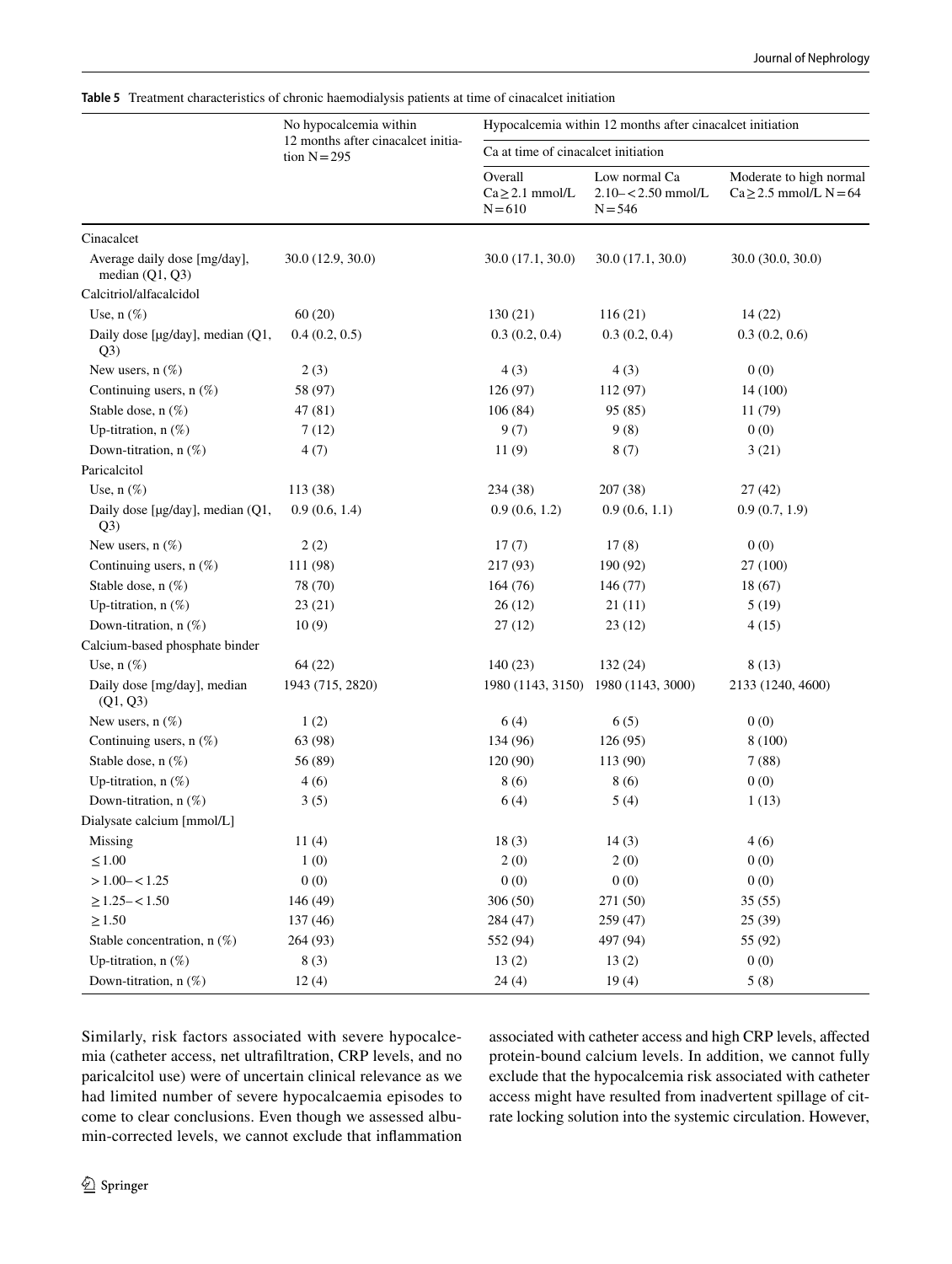<span id="page-10-0"></span>**Table 6** Management of hypocalcemia within 90 days following frst hypocalcemia episode

| Mild Ca<br>Severe<br>Moderate Ca<br>$2.0 - 2.1$ mmol/L<br>$Ca<1.87$ mmol/L<br>$1.87 - < 2.0$ mmol/L<br>$N = 415$<br>$N = 141$<br>$N = 54$<br>No. at risk<br>$\%$<br>$\%$<br>$\%$<br>No. at risk<br>No. at risk<br>No. at risk<br>$\mathbf n$<br>$\mathbf n$<br>$\mathbf n$<br>$\mathbf n$<br>Dialysate calcium concentration<br>610<br>102<br>415<br>60<br>15<br>141<br>30<br>21<br>54<br>12<br>Increased<br>17<br>Stable<br>610<br>472<br>329<br>79<br>141<br>103<br>73<br>54<br>40<br>77<br>415<br>$\overline{c}$<br>15<br>3<br>3<br>$\mathbf{1}$<br>54<br>$\boldsymbol{0}$<br>Decreased<br>610<br>415<br>13<br>141<br>Cinacalcet<br>610<br>91<br>67<br>141<br>21<br>15<br>54<br>3<br>Increased<br>15<br>415<br>16<br>610<br>255<br>61<br>54<br>33<br>Stable<br>374<br>61<br>415<br>61<br>141<br>86<br>5<br>42<br>$\tau$<br>33<br>8<br>$\overline{4}$<br>3<br>54<br>Discontinued<br>610<br>415<br>141<br>Reduced<br>59<br>30<br>21<br>54<br>13<br>610<br>102<br>17<br>415<br>14<br>141<br>Calcitriol/alfacalcidol<br>8<br>Initiated<br>486<br>41<br>8<br>326<br>20<br>6<br>115<br>13<br>11<br>45<br>5<br>124<br>30<br>89<br>23<br>26<br>26<br>19<br>9<br>$\overline{2}$<br>Up-titrated<br>24<br>71<br>43<br>54<br>Initiated or up-titrated<br>610<br>12<br>10<br>141<br>18<br>10<br>415<br>13<br>53<br>54<br>6<br>Stable<br>124<br>73<br>59<br>89<br>60<br>26<br>14<br>9 |                  | Overall<br>First hypocalcemia |  |  |  |  |  |  |  |  | Management of hypocalcemia fol- |                                 |
|----------------------------------------------------------------------------------------------------------------------------------------------------------------------------------------------------------------------------------------------------------------------------------------------------------------------------------------------------------------------------------------------------------------------------------------------------------------------------------------------------------------------------------------------------------------------------------------------------------------------------------------------------------------------------------------------------------------------------------------------------------------------------------------------------------------------------------------------------------------------------------------------------------------------------------------------------------------------------------------------------------------------------------------------------------------------------------------------------------------------------------------------------------------------------------------------------------------------------------------------------------------------------------------------------------------------------------------------------------------------------|------------------|-------------------------------|--|--|--|--|--|--|--|--|---------------------------------|---------------------------------|
|                                                                                                                                                                                                                                                                                                                                                                                                                                                                                                                                                                                                                                                                                                                                                                                                                                                                                                                                                                                                                                                                                                                                                                                                                                                                                                                                                                            |                  |                               |  |  |  |  |  |  |  |  |                                 | lowing first hypocalcemic event |
|                                                                                                                                                                                                                                                                                                                                                                                                                                                                                                                                                                                                                                                                                                                                                                                                                                                                                                                                                                                                                                                                                                                                                                                                                                                                                                                                                                            | $\%$             |                               |  |  |  |  |  |  |  |  |                                 |                                 |
|                                                                                                                                                                                                                                                                                                                                                                                                                                                                                                                                                                                                                                                                                                                                                                                                                                                                                                                                                                                                                                                                                                                                                                                                                                                                                                                                                                            |                  |                               |  |  |  |  |  |  |  |  |                                 |                                 |
|                                                                                                                                                                                                                                                                                                                                                                                                                                                                                                                                                                                                                                                                                                                                                                                                                                                                                                                                                                                                                                                                                                                                                                                                                                                                                                                                                                            | 22               |                               |  |  |  |  |  |  |  |  |                                 |                                 |
|                                                                                                                                                                                                                                                                                                                                                                                                                                                                                                                                                                                                                                                                                                                                                                                                                                                                                                                                                                                                                                                                                                                                                                                                                                                                                                                                                                            | 74               |                               |  |  |  |  |  |  |  |  |                                 |                                 |
|                                                                                                                                                                                                                                                                                                                                                                                                                                                                                                                                                                                                                                                                                                                                                                                                                                                                                                                                                                                                                                                                                                                                                                                                                                                                                                                                                                            | $\boldsymbol{0}$ |                               |  |  |  |  |  |  |  |  |                                 |                                 |
|                                                                                                                                                                                                                                                                                                                                                                                                                                                                                                                                                                                                                                                                                                                                                                                                                                                                                                                                                                                                                                                                                                                                                                                                                                                                                                                                                                            |                  |                               |  |  |  |  |  |  |  |  |                                 |                                 |
|                                                                                                                                                                                                                                                                                                                                                                                                                                                                                                                                                                                                                                                                                                                                                                                                                                                                                                                                                                                                                                                                                                                                                                                                                                                                                                                                                                            | 6                |                               |  |  |  |  |  |  |  |  |                                 |                                 |
|                                                                                                                                                                                                                                                                                                                                                                                                                                                                                                                                                                                                                                                                                                                                                                                                                                                                                                                                                                                                                                                                                                                                                                                                                                                                                                                                                                            | 61               |                               |  |  |  |  |  |  |  |  |                                 |                                 |
|                                                                                                                                                                                                                                                                                                                                                                                                                                                                                                                                                                                                                                                                                                                                                                                                                                                                                                                                                                                                                                                                                                                                                                                                                                                                                                                                                                            | 9                |                               |  |  |  |  |  |  |  |  |                                 |                                 |
|                                                                                                                                                                                                                                                                                                                                                                                                                                                                                                                                                                                                                                                                                                                                                                                                                                                                                                                                                                                                                                                                                                                                                                                                                                                                                                                                                                            | 24               |                               |  |  |  |  |  |  |  |  |                                 |                                 |
|                                                                                                                                                                                                                                                                                                                                                                                                                                                                                                                                                                                                                                                                                                                                                                                                                                                                                                                                                                                                                                                                                                                                                                                                                                                                                                                                                                            |                  |                               |  |  |  |  |  |  |  |  |                                 |                                 |
|                                                                                                                                                                                                                                                                                                                                                                                                                                                                                                                                                                                                                                                                                                                                                                                                                                                                                                                                                                                                                                                                                                                                                                                                                                                                                                                                                                            | 18               |                               |  |  |  |  |  |  |  |  |                                 |                                 |
|                                                                                                                                                                                                                                                                                                                                                                                                                                                                                                                                                                                                                                                                                                                                                                                                                                                                                                                                                                                                                                                                                                                                                                                                                                                                                                                                                                            | 22               |                               |  |  |  |  |  |  |  |  |                                 |                                 |
|                                                                                                                                                                                                                                                                                                                                                                                                                                                                                                                                                                                                                                                                                                                                                                                                                                                                                                                                                                                                                                                                                                                                                                                                                                                                                                                                                                            | 19               |                               |  |  |  |  |  |  |  |  |                                 |                                 |
|                                                                                                                                                                                                                                                                                                                                                                                                                                                                                                                                                                                                                                                                                                                                                                                                                                                                                                                                                                                                                                                                                                                                                                                                                                                                                                                                                                            | 67               |                               |  |  |  |  |  |  |  |  |                                 |                                 |
| 26<br>5<br>Down-titrated<br>124<br>17<br>14<br>89<br>11<br>12<br>19<br>9<br>$\mathbf{1}$                                                                                                                                                                                                                                                                                                                                                                                                                                                                                                                                                                                                                                                                                                                                                                                                                                                                                                                                                                                                                                                                                                                                                                                                                                                                                   | 11               |                               |  |  |  |  |  |  |  |  |                                 |                                 |
| $\sqrt{2}$<br>8<br>9<br>3<br>89<br>$\overline{c}$<br>26<br>$\overline{c}$<br>$\boldsymbol{0}$<br>Discontinued<br>124<br>4                                                                                                                                                                                                                                                                                                                                                                                                                                                                                                                                                                                                                                                                                                                                                                                                                                                                                                                                                                                                                                                                                                                                                                                                                                                  | $\mathbf{0}$     |                               |  |  |  |  |  |  |  |  |                                 |                                 |
| Paricalcitol                                                                                                                                                                                                                                                                                                                                                                                                                                                                                                                                                                                                                                                                                                                                                                                                                                                                                                                                                                                                                                                                                                                                                                                                                                                                                                                                                               |                  |                               |  |  |  |  |  |  |  |  |                                 |                                 |
| Initiated<br>19<br>40<br>394<br>65<br>17<br>258<br>39<br>15<br>96<br>18<br>8                                                                                                                                                                                                                                                                                                                                                                                                                                                                                                                                                                                                                                                                                                                                                                                                                                                                                                                                                                                                                                                                                                                                                                                                                                                                                               | 20               |                               |  |  |  |  |  |  |  |  |                                 |                                 |
| 3<br>Up-titrated<br>216<br>54<br>25<br>157<br>40<br>26<br>45<br>11<br>24<br>14                                                                                                                                                                                                                                                                                                                                                                                                                                                                                                                                                                                                                                                                                                                                                                                                                                                                                                                                                                                                                                                                                                                                                                                                                                                                                             | 21               |                               |  |  |  |  |  |  |  |  |                                 |                                 |
| 54<br>Initiated or up-titrated<br>610<br>119<br>20<br>415<br>79<br>19<br>141<br>29<br>21<br>11                                                                                                                                                                                                                                                                                                                                                                                                                                                                                                                                                                                                                                                                                                                                                                                                                                                                                                                                                                                                                                                                                                                                                                                                                                                                             | 20               |                               |  |  |  |  |  |  |  |  |                                 |                                 |
| Stable<br>22<br>49<br>9<br>216<br>115<br>53<br>157<br>84<br>54<br>45<br>14                                                                                                                                                                                                                                                                                                                                                                                                                                                                                                                                                                                                                                                                                                                                                                                                                                                                                                                                                                                                                                                                                                                                                                                                                                                                                                 | 64               |                               |  |  |  |  |  |  |  |  |                                 |                                 |
| 34<br>157<br>45<br>8<br>14<br>$\overline{c}$<br>Down-titrated<br>216<br>24<br>15<br>18<br>16                                                                                                                                                                                                                                                                                                                                                                                                                                                                                                                                                                                                                                                                                                                                                                                                                                                                                                                                                                                                                                                                                                                                                                                                                                                                               | 14               |                               |  |  |  |  |  |  |  |  |                                 |                                 |
| Discontinued<br>9<br>6<br>45<br>9<br>14<br>$\mathbf{0}$<br>216<br>13<br>6<br>157<br>4                                                                                                                                                                                                                                                                                                                                                                                                                                                                                                                                                                                                                                                                                                                                                                                                                                                                                                                                                                                                                                                                                                                                                                                                                                                                                      | $\boldsymbol{0}$ |                               |  |  |  |  |  |  |  |  |                                 |                                 |
| Calcium-based phosphate binder                                                                                                                                                                                                                                                                                                                                                                                                                                                                                                                                                                                                                                                                                                                                                                                                                                                                                                                                                                                                                                                                                                                                                                                                                                                                                                                                             |                  |                               |  |  |  |  |  |  |  |  |                                 |                                 |
| Initiated<br>459<br>51<br>10<br>107<br>16<br>11<br>311<br>30<br>17<br>41<br>4                                                                                                                                                                                                                                                                                                                                                                                                                                                                                                                                                                                                                                                                                                                                                                                                                                                                                                                                                                                                                                                                                                                                                                                                                                                                                              | 10               |                               |  |  |  |  |  |  |  |  |                                 |                                 |
| 151<br>25<br>104<br>9<br>27<br>13<br>$\overline{2}$<br>Up-titrated<br>17<br>14<br>14<br>34                                                                                                                                                                                                                                                                                                                                                                                                                                                                                                                                                                                                                                                                                                                                                                                                                                                                                                                                                                                                                                                                                                                                                                                                                                                                                 | 15               |                               |  |  |  |  |  |  |  |  |                                 |                                 |
| 610<br>76<br>11<br>141<br>26<br>54<br>6<br>Initiated or up-titrated<br>13<br>415<br>44<br>18                                                                                                                                                                                                                                                                                                                                                                                                                                                                                                                                                                                                                                                                                                                                                                                                                                                                                                                                                                                                                                                                                                                                                                                                                                                                               | 11               |                               |  |  |  |  |  |  |  |  |                                 |                                 |
| Stable<br>151<br>78<br>75<br>34<br>18<br>53<br>13<br>10<br>106<br>70<br>104                                                                                                                                                                                                                                                                                                                                                                                                                                                                                                                                                                                                                                                                                                                                                                                                                                                                                                                                                                                                                                                                                                                                                                                                                                                                                                | 77               |                               |  |  |  |  |  |  |  |  |                                 |                                 |
| 5<br>Down-titrated<br>151<br>8<br>8<br>15<br>14<br>9<br>104<br>34<br>13<br>$\mathbf{1}$                                                                                                                                                                                                                                                                                                                                                                                                                                                                                                                                                                                                                                                                                                                                                                                                                                                                                                                                                                                                                                                                                                                                                                                                                                                                                    | 8                |                               |  |  |  |  |  |  |  |  |                                 |                                 |
| $\overline{4}$<br>$\overline{4}$<br>4<br>34<br>$\mathfrak{2}$<br>6<br>13<br>$\boldsymbol{0}$<br>Discontinued<br>151<br>6<br>104                                                                                                                                                                                                                                                                                                                                                                                                                                                                                                                                                                                                                                                                                                                                                                                                                                                                                                                                                                                                                                                                                                                                                                                                                                            | $\boldsymbol{0}$ |                               |  |  |  |  |  |  |  |  |                                 |                                 |
| Any expected responses $^1$                                                                                                                                                                                                                                                                                                                                                                                                                                                                                                                                                                                                                                                                                                                                                                                                                                                                                                                                                                                                                                                                                                                                                                                                                                                                                                                                                |                  |                               |  |  |  |  |  |  |  |  |                                 |                                 |
| No treatment intervention<br>610<br>255<br>188<br>51<br>42<br>415<br>45<br>141<br>36<br>54<br>16                                                                                                                                                                                                                                                                                                                                                                                                                                                                                                                                                                                                                                                                                                                                                                                                                                                                                                                                                                                                                                                                                                                                                                                                                                                                           | 30               |                               |  |  |  |  |  |  |  |  |                                 |                                 |
| 355<br>55<br>64<br>54<br>Any treatment intervention<br>610<br>58<br>415<br>227<br>141<br>90<br>38                                                                                                                                                                                                                                                                                                                                                                                                                                                                                                                                                                                                                                                                                                                                                                                                                                                                                                                                                                                                                                                                                                                                                                                                                                                                          | 70               |                               |  |  |  |  |  |  |  |  |                                 |                                 |
| Any responses <sup>2</sup>                                                                                                                                                                                                                                                                                                                                                                                                                                                                                                                                                                                                                                                                                                                                                                                                                                                                                                                                                                                                                                                                                                                                                                                                                                                                                                                                                 |                  |                               |  |  |  |  |  |  |  |  |                                 |                                 |
| No treatment intervention<br>610<br>175<br>29<br>415<br>130<br>31<br>141<br>33<br>23<br>54<br>12                                                                                                                                                                                                                                                                                                                                                                                                                                                                                                                                                                                                                                                                                                                                                                                                                                                                                                                                                                                                                                                                                                                                                                                                                                                                           | 22               |                               |  |  |  |  |  |  |  |  |                                 |                                 |
| Any treatment intervention<br>610<br>435<br>69<br>141<br>42<br>415<br>285<br>108<br>77<br>54<br>71                                                                                                                                                                                                                                                                                                                                                                                                                                                                                                                                                                                                                                                                                                                                                                                                                                                                                                                                                                                                                                                                                                                                                                                                                                                                         | 78               |                               |  |  |  |  |  |  |  |  |                                 |                                 |

<sup>1</sup> Any expected treatment response = for Cinacalcet, discontinued or reduced; for Dialysate Calcium: increased calcium; for other drugs: initiated or up-titrated

 $2$ Any treatment = any of the changes listed in table

citrate locking of catheters was uncommon at the time of our baseline period (2007–2009).

Intrinsic and therapeutic responses to cinacalcetinduced hypocalcemia also closely mirrored data obtained in EVOLVE and in a North American analysis [[11](#page-13-3), [18\]](#page-13-10) in that PTH levels failed to increase following the hypocalcemic event which is most likely due to persistent suppression of PTH release by the calcimimetic. Therapeutically, although a recent editorial cautioned against inertia [[12](#page-13-4)], we once again observed that the most common response to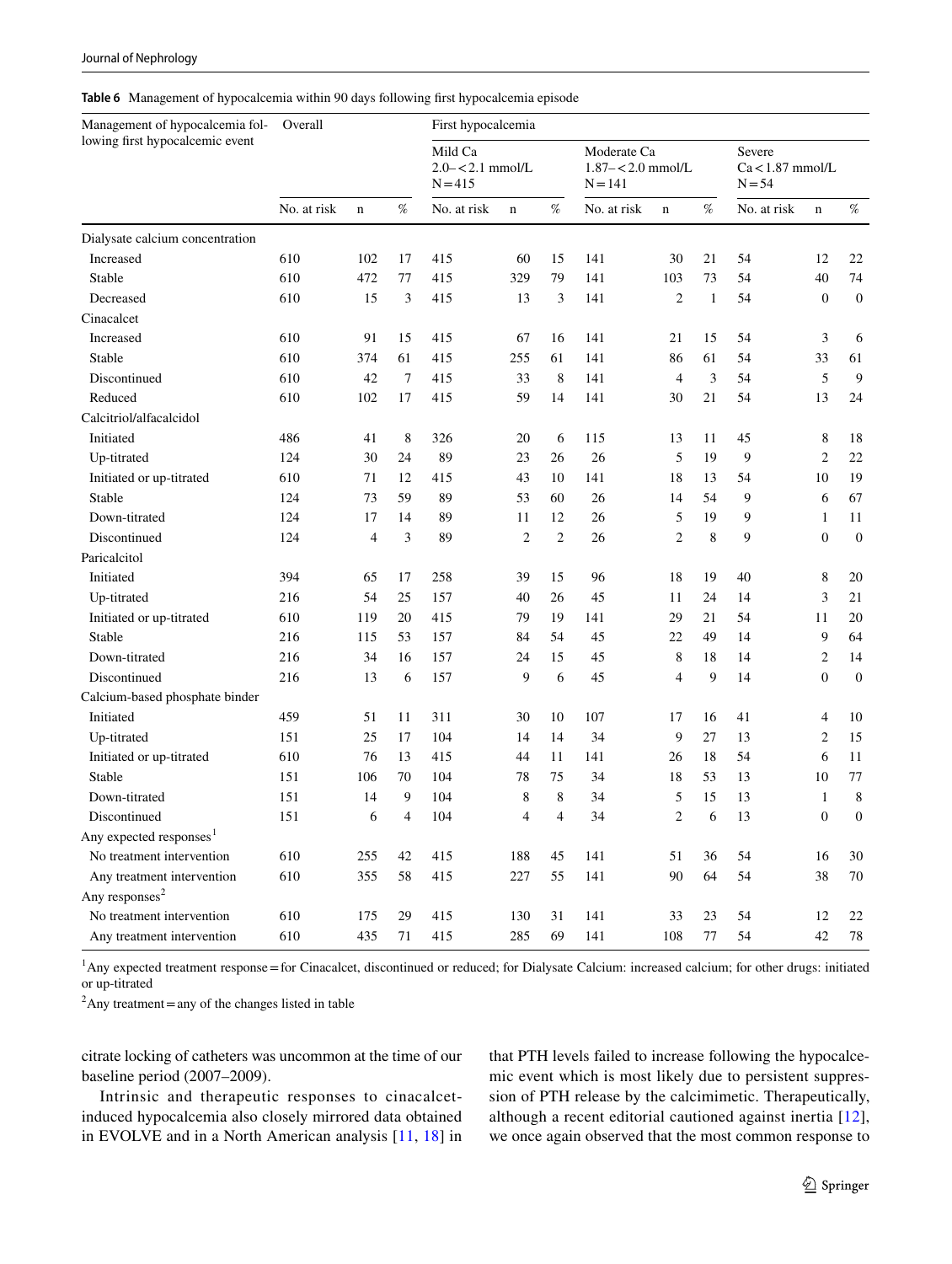

<span id="page-11-0"></span>**Fig. 3** Box plot of PTH levels before, at and after frst hypocalcemia episode by severity

| Definition of cardiovascu-<br>lar events and death | Hypocalcemia within 6 months after<br>cinacalcet initiation $N = 610$ | No hypocalcemia within 6 months<br>after cinacalcet initiation $N = 295$ |                                                                  |     |
|----------------------------------------------------|-----------------------------------------------------------------------|--------------------------------------------------------------------------|------------------------------------------------------------------|-----|
|                                                    | No. of events within 6 months<br>following cinacalcet initiation      | $\%$                                                                     | No. of events within 6 months<br>following cinacalcet initiation | %   |
| Any cardiovascular event <sup>1</sup>              | 34                                                                    | 5.6                                                                      | 16                                                               | 5.4 |
| Coronary artery events $1,2$                       | 12                                                                    | 2.0                                                                      | 5                                                                | 1.7 |
| Cerebrovascular events $^{1,3}$                    | 4                                                                     | 0.7                                                                      | 4                                                                | 1.4 |
| Peripheral artery events <sup>1,4</sup>            | 10                                                                    | 1.6                                                                      | 4                                                                | 1.4 |
| Congestive heart failure <sup>1,5</sup>            | 9                                                                     | 1.5                                                                      |                                                                  | 0.3 |
| Sudden cardiac death $1,6$                         |                                                                       | 0.2                                                                      | 3                                                                | 1.0 |
| Deaths                                             | 8                                                                     | 1.3                                                                      | 9                                                                | 3.1 |

<sup>1</sup>Cardiovascular events as defined in [[27](#page-13-17)]

2 Coronary artery events: ICD-10 code I20–I25

3 Cerebrovascular events: ICD-10 codes F01, G45, G46, I60, I61, I62, I63, I64, I65, I66, I67, I68, I69 4 Peripheral arterial events: ICD-10 codes H34, I51.3, I70, I71, I73.1, I73.9, I74, K55.0, K55.1, N28.0, R02 <sup>5</sup>Congestive heart failure events: ICD-10 codes I11.0, I13.0, I13.2, I42, I43, I50, I51.5, I51.7

6 Sudden cardiac death: ICD-10 codes I46, I49.0

hypocalcemia was to not change the therapeutic regimen. Indeed, in the about 40% of hypocalcemic patients who received a therapeutic intervention attempting to increase serum calcium, outcomes in terms of normalizing serum calcium were no diferent as compared to patients with no targeted intervention.

In addition to the limitations discussed above, the present analysis is constrained by a wide range of cinacalcet prescription. Indeed, we noted that, in particular in Eastern

after cinacalcet initiation

<span id="page-11-1"></span>**Table 7** Number of patients with at least one cardiovascular event or death within 6 months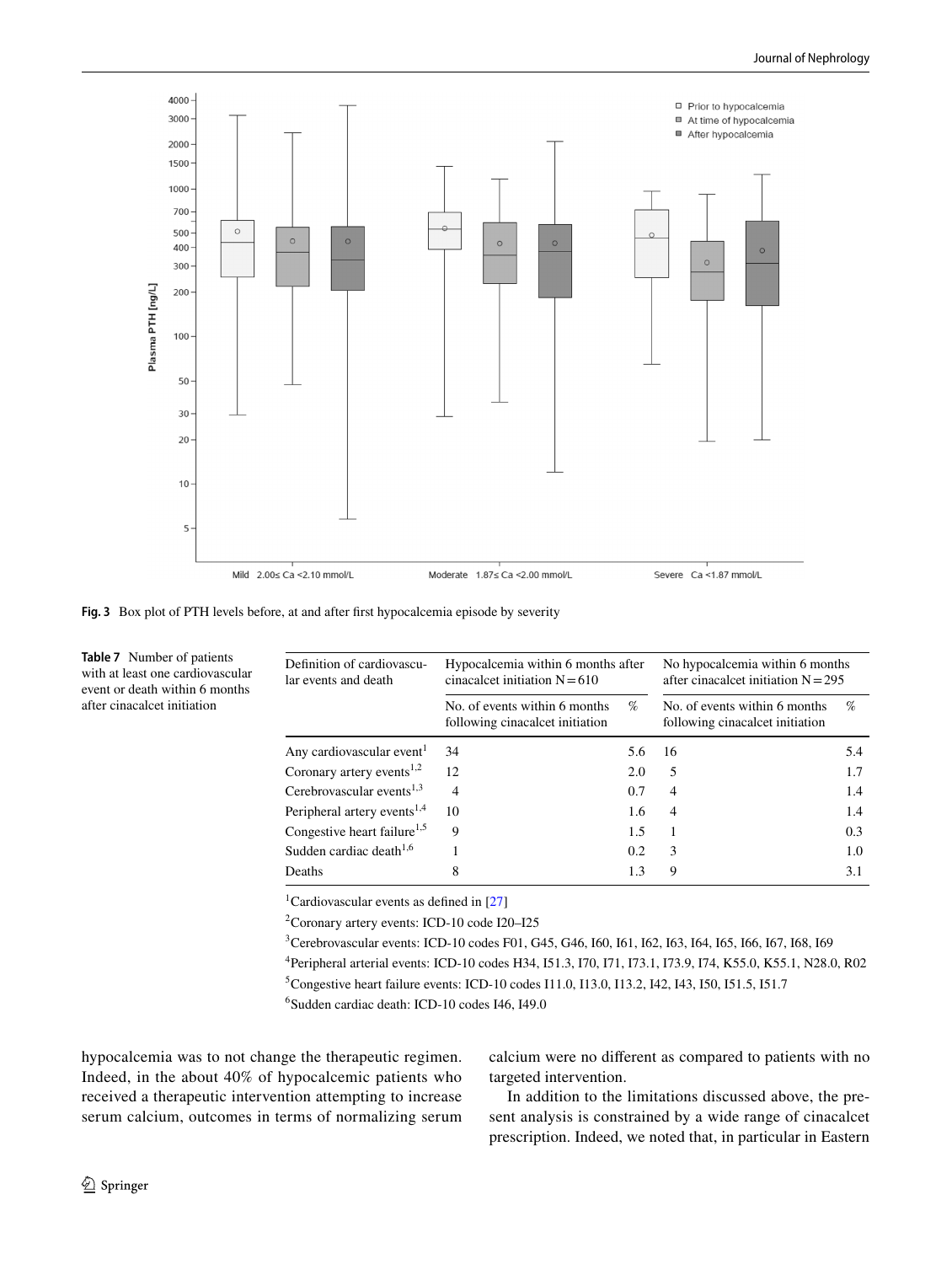European countries, cinacalcet was mostly prescribed to patients with more severe sHPT (Online Resource 9). However, since 83% of our patients were from the Iberian Peninsula, it is unlikely that the diferent prescription behaviour in Eastern Europe has markedly skewed our analysis towards more severe sHPT cases. Second, our diagnosis of hypocalcemia was based on total rather than ionized serum calcium. While albumin-concentrations were available in 97% of the patients, albumin-corrected total calcium only correlates moderately with ionized serum calcium in advanced CKD [\[26\]](#page-13-18) and others have concluded that uncorrected calcium is not inferior to corrected calcium in HD patients [[15](#page-13-7), [16](#page-13-8)]. Third, whereas short-term adjustments of dialysate calcium might not have been captured in severely hypocalcemic patients, data shown in Table [6](#page-10-0) provides little evidence for any systematic trend towards higher dialysate calcium in those with hypocalcemia which is similar to our observations in EVOLVE [\[11\]](#page-13-3).

In conclusion, in the present "real-world" analysis of incident European HD patients, initiation of cinacalcet led to hypocalcemia in two-thirds of the patients with 9% categorized as severe. Hypocalcemia was mostly asymptomatic, transient with and without targeted intervention to correct it and not associated with an increase in cardiovascular events or deaths. These observations lend further support to the current KDIGO guideline recommendation to avoid hypercalcemia in chronic dialysis patients but to tolerate mild and asymptomatic hypocalcemia in the context of calcimimetic treatment in order to avoid inappropriate calcium loading. However, vigilance will still be necessary in order not to miss the rare case of serious hypocalcemia with potential clinical signifcance.

**Acknowledgements** The authors wish to thank participating Fresenius Medical Care Centres for collecting the data.

**Author contributions** Research idea and study design: KL, BF and JF; data acquisition: KL and CE; data analysis/interpretation: KL, CE, DCW, PS, BF, and JF; statistical analysis: KL and CE; supervision and or mentorship: BF and JF. Each author contributed important intellectual content during manuscript drafting or revision and accepts accountability for the overall work by ensure that questions pertaining to the accuracy or integrity of any portion of the work are appropriately investigated and resolved.

**Funding** Amgen GmbH, Rotkreuz, Switzerland provided an unrestricted grant for this analysis. This study was funded by Amgen Europe GmbH, Rotkreuz, Switzerland.

## **Compliance with ethical standards**

**Conflicts of interest** KL and BF are employees and stockholders of Amgen. CE is an independent contractor providing statistical services to Amgen. DW has received consultancy and speaker fees from Amgen, Astra Zeneca, Bayer, Boehringer Ingelheim, Janssen, Glaxo Smith Kline, Mundipharam, Napp, Reata and Vifor Fresenius.PS has received consultancy and speaker fees from Reata, Astra Zeneca, Corvidia, Baxter, Astellas and Pfzer. JF has received personal fees from Amgen, Fresenius, Sanofi and Vifor.

**Ethical approval** Data were collected and processed in accordance with local ethical and regulatory requirements for each participating FMC facility.

**Informed consent** Written informed consent was obtained from all patients, where required.

**Open Access** This article is licensed under a Creative Commons Attribution 4.0 International License, which permits use, sharing, adaptation, distribution and reproduction in any medium or format, as long as you give appropriate credit to the original author(s) and the source, provide a link to the Creative Commons licence, and indicate if changes were made. The images or other third party material in this article are included in the article's Creative Commons licence, unless indicated otherwise in a credit line to the material. If material is not included in the article's Creative Commons licence and your intended use is not permitted by statutory regulation or exceeds the permitted use, you will need to obtain permission directly from the copyright holder. To view a copy of this licence, visit<http://creativecommons.org/licenses/by/4.0/>.

## **References**

- <span id="page-12-0"></span>1. Cunningham J, Locatelli F, Rodriguez M (2011) Secondary hyperparathyroidism: pathogenesis, disease progression, and therapeutic options. Clin J Am Soc Nephrol 6(4):913–921. [https](https://doi.org/10.2215/CJN.06040710) [://doi.org/10.2215/CJN.06040710](https://doi.org/10.2215/CJN.06040710)
- <span id="page-12-1"></span>2. Ketteler M, Block GA, Evenepoel P, Fukagawa M, Herzog CA, McCann L, Moe SM, Shroff R, Tonelli MA, Toussaint ND, Vervloet MG, Leonard MB (2017) Executive summary of the 2017 KDIGO chronic kidney disease-mineral and bone disorder (CKD-MBD) guideline update: what's changed and why it matters. Kidney Int 92(1):26–36. <https://doi.org/10.1016/j.kint.2017.04.006>
- <span id="page-12-2"></span>3. Moe SM, Chertow GM, Parfrey PS, Kubo Y, Block GA, Correa-Rotter R, Drueke TB, Herzog CA, London GM, Mahafey KW, Wheeler DC, Stolina M, Dehmel B, Goodman WG, Floege J, Evaluation of Cinacalcet HCl Therapy to Lower Cardiovascular Events (EVOLVE) Trial Investigators (2015) Cinacalcet, Fibroblast Growth Factor-23, and Cardiovascular Disease in Hemodialysis: the Evaluation of Cinacalcet HCl Therapy to Lower Cardiovascular Events (EVOLVE) Trial. Circulation 132(1):27–39. <https://doi.org/10.1161/CIRCULATIONAHA.114.013876>
- <span id="page-12-3"></span>4. Block GA, Martin KJ, de Francisco AL, Turner SA, Avram MM, Suranyi MG, Hercz G, Cunningham J, Abu-Alfa AK, Messa P, Coyne DW, Locatelli F, Cohen RM, Evenepoel P, Moe SM, Fournier A, Braun J, McCary LC, Zani VJ, Olson KA, Drueke TB, Goodman WG (2004) Cinacalcet for secondary hyperparathyroidism in patients receiving hemodialysis. N Engl J Med 350(15):1516–1525. <https://doi.org/10.1056/NEJMoa031633>
- 5. Kilpatrick RD, Newsome BB, Zaun D, Liu J, Solid CA, Nieman K, St Peter WL (2013) Evaluating real-world use of cinacalcet and biochemical response to therapy in US hemodialysis patients. Am J Nephrol 37(4):389–398. <https://doi.org/10.1159/000350213>
- 6. Messa P, Macario F, Yaqoob M, Bouman K, Braun J, von Albertini B, Brink H, Maduell F, Graf H, Frazao JM, Bos WJ, Torregrosa V, Saha H, Reichel H, Wilkie M, Zani VJ, Molemans B, Carter D, Locatelli F (2008) The OPTIMA study: assessing a new cinacalcet (Sensipar/Mimpara) treatment algorithm for secondary